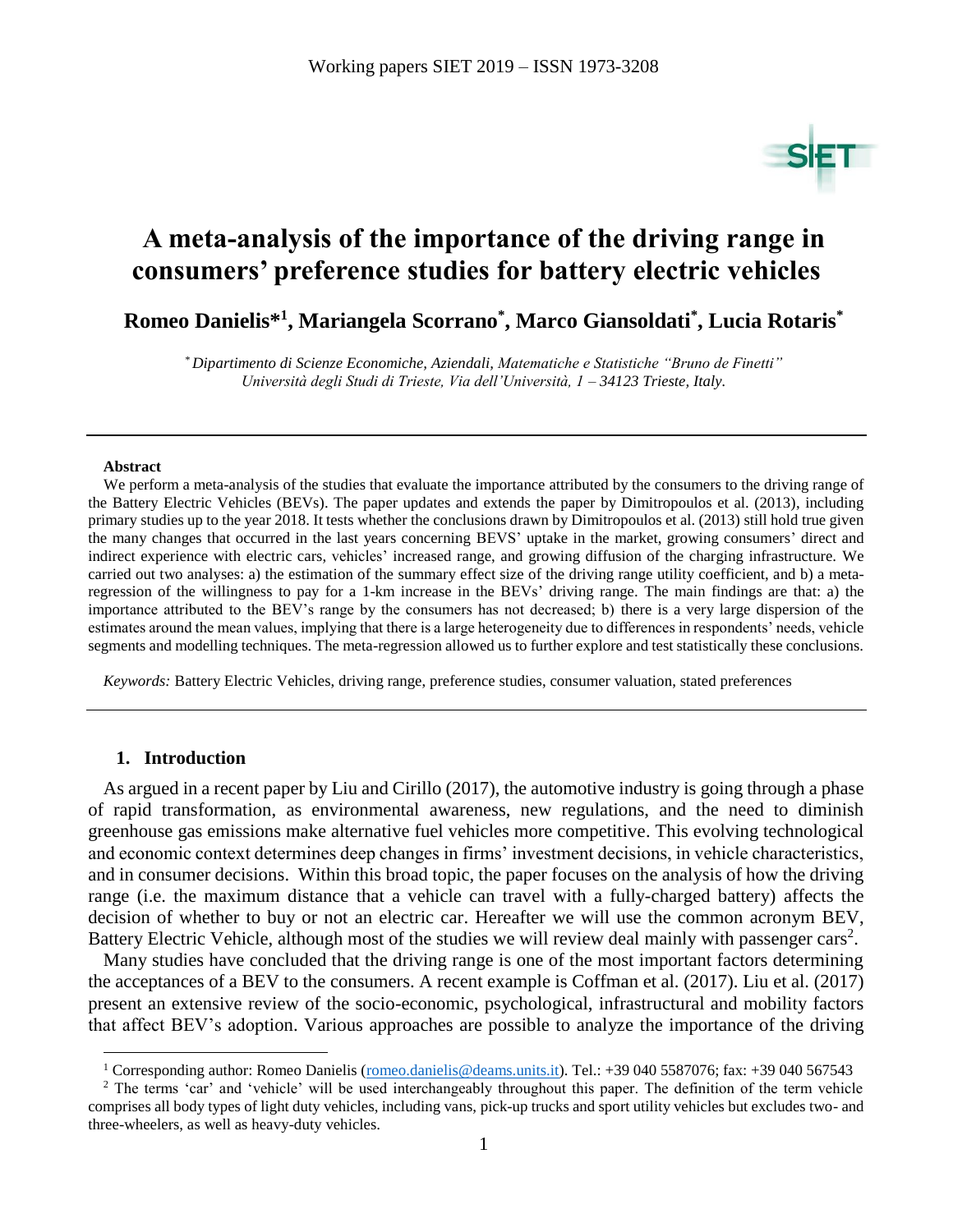range for the consumer. Franke et al. (2017), for instance, perform a field trial, collecting data on range satisfaction before vehicle handover and after one, six and twelve weeks of BEV usage. Jensen and Mabit (2017) explore the issue of range limitation by analyzing real electric vehicle trip data. Skippon et al. (2016) propose a randomized controlled trial to study how use experience influences drivers' willingness to consider a BEV. Jung et al. (2015) analyze the impact of the precision of range estimates and state-ofcharge on drivers' attitudes towards BEVs. At macro level, Kim et al. (2017) analyze the impact of range on the market share of electric vehicles through panel data analysis based in 31 countries. Fernández-Antolín et al. (2016) approach the issue from the policy point of view, finding that the most effective scenario corresponds to a decrease in price and an increase in driving range.

This paper examines a different stream of literature. It focuses on studies that evaluate the importance of the driving range by eliciting consumers' stated or revealed preferences via interviews and market data. They are part of a larger set of studies trying to understand how consumers make their car purchasing decisions. Within this literature, the driving range is an attribute of the consumer's utility function, whose importance can be quantitatively estimated. Many papers have taken this approach. Daziano and Chiew (2012), for instance, pointed out the many facets and challenges of these type of studies. A variety of model specifications have been used to analyze the data, mostly belonging to the logit family but also extended to the hybrid models, with an interest to capture the effect of social influences and latent attitudes (Kim, 2014).

The most recent meta-analysis of the studies investigating consumer preferences for the driving range is the one published by Dimitropoulos et al.  $(2013)^3$ . The main motivation of their study it that the limited driving range of BEVs is hampering their large-scale adoption<sup>4</sup>. Such a motivation is in our opinion to a large extend still valid. They find that consumers are willing to pay, on average, between 66 and 75 US\$ for a 1-mile increase in driving range. The primary studies they surveyed are based on stated choice and contingent ranking data collected in the period 1978-2011, before the BEVs commercial penetration in the market. One of the main motivation of our study is to find out whether the conclusions drawn by Dimitropoulos et al. (2013) still hold true and which new insights can be derived from more recent studies. Our meta-analysis is based on 35 primary studies, 18 of which published after the year 2011.

Many technological and economic developments have taken place in the BEVs market after 2011. Most importantly, BEVs have emerged from the prototype phase and entered the market with successful cars such as the Nissan Leaf (December 2011), the Tesla Model S (June 2012), and, in Europe, the Renault Zoe (December 2012). It is estimated that worldwide in 2017 more than 2 million highwaycapable, light-duty, pure electric vehicles are on the roads. Technological innovation (mainly, the lithium-ion battery) and large investments in battery production have radically improved the technical properties of the battery. As a result, while in 2013 most BEVs had an EPA-certified driving range of less than 100 miles<sup>5</sup>, in 2017 several BEVs have a range higher than 100 miles<sup>6</sup>. Furthermore, the large investments in car battery production have succeeded in decreasing the cost of the battery packs from \$1,000 per kWh in 2010 to the estimated \$209 per kWh in 2017 (Bloomberg, 2017). The combination of

 $3$  A more recent contribution that makes use of a meta-analysis, but to estimate the demand for electric cars in Italy is provided by Giansoldati et al. (2017) who consider driving range plus a broader set of attributes i.e. purchase price, fuel efficiency, annual operating costs, emissions, acceleration and charging time.

<sup>4</sup> Dimitropoulos et al. (2013) include also other alternative fuel vehicles (AFVs) in their meta-analysis, although they recognize that AFVs suffer less a driving range constraint and more a fuel availability limitation.

<sup>&</sup>lt;sup>5</sup> In 2013, the most popular BEVs in the market were the Nissan Leaf 22 kWh with 84 miles of range, the BMW i3 with 81 miles, the Kia Soul EV with 93 miles. An exception was the Tesla model S (70D) that had a range of 240 miles but a twice as high sticker price.

<sup>&</sup>lt;sup>6</sup> For instance, the 2017 Chevrolet Bolt (238 miles), the BYD e6 (187 miles), the 2018 Nissan Leaf (151 miles), the 2017 VW e-Golf (125 miles), the Hyundai Ioniq Electric (124 miles), the 2017 Ford Focus Electric (115 miles) and all the Tesla models, including the recent Tesla Model 3 (220 miles), sometimes with a sticker price lower than 40 thousand dollars.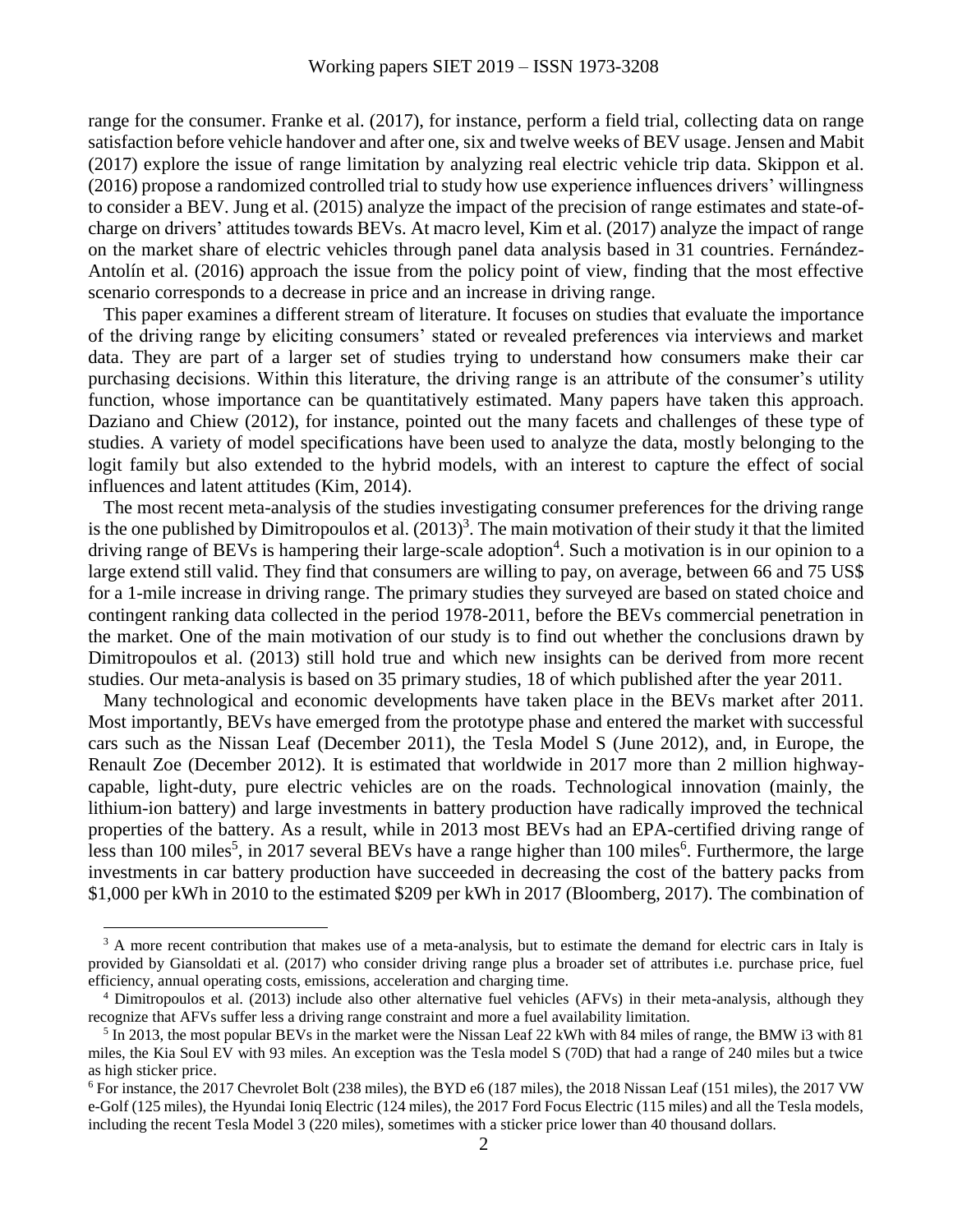BEVs with larger battery packs (higher driving range) and decreasing battery pack costs has resulted in a slightly declining average sticker price per driving range.

Because of the growing BEVs' market penetration and media coverage, more and more consumers have direct or indirect experience with BEVs. As already suggested by Kurani et al. (1994) and more recently confirmed by Franke et al. (2012) and Franke and Krems (2013), the lack of experience with BEVs might have resulted in consumers having not well-developed preferences, leading them to overstate their willingness to pay (WTP) for an additional mile of driving range. A further element that might influence the importance attributed to BEVs driving range is the deployment of denser charging networks, which is gradually taking place in most countries. As underlined by Dimitropoulos et al. (2013), the combination of personal experience and the diffusion of a fast-charging networks, together with increasing power of the charging stations to up to 350 kWh, are likely to impact the role played by the driving range in the purchasing decisions<sup>7</sup>.

A further element that plays a role in the assessment of the driving range is the day-to-day experience with charging technology, the knowledge of the various charging alternatives (home charging, fast charging, and destination charging) and their relative costs, and the increased familiarity with the BEVs software regarding range management and the localization of charging stations.

For all these reasons, we feel it is worth re-analyzing the role played by the BEVs driving range in the car purchasing decisions. Such a role might differ among countries, due to different annual\daily distance travelled and meteorological or urban density aspects; among individuals, due to different travel patterns; or among locations, depending on the density of the BEV's charging infrastructure.

In order to assess the consumers' valuation of the driving range, we perform a meta-analysis of the existing studies. As stated by van den Bergh et al. (1997), meta-analysis helps achieving several goals, including: a) summarizing or averaging, possibly using weights, relationships or indicators in similar studies; b) comparing outcomes of different methods applied to similar questions; c) apprehending common elements in different studies; and d) tracing factors that are responsible for differing results across similar studies.

The findings of this paper are interesting at various levels. The car manufacturing industry has the crucial task of developing the right BEVs models for the various market segments. Since there is an inevitable trade-off between driving range and sticker price, auto manufacturers need to make strategic decisions about what BEVs to build in terms of car type (small, large, SUV, etc.) and battery size, and how much production capacity to allocate to each model. Up to few years ago, there was a widespread opinion that BEVs, due to their technical characteristics (short range, zero local air and noise emissions), would be only small urban cars. The opposite has been true. The most successful BEVs so far have been the Tesla Model S and X, which are large, luxury sedans or SUVs, intended mostly for intercity trips. However, the BEV market might develop into two main segments: one consisting of high trim, sporty or large, 200-300 mile-range cars (Tesla Model S and X, Chevrolet Bolt, Porches E mission, Jaguar I-Pace, and so on) and one of small, 100 miles-range, urban cars (Renault Zoe, Smart Electric drive).

The policy makers have also an interest into knowing how consumers value the driving range. Motivated by social goals such as reduced air pollution at local and global level, they are generally willing to play a role in setting the incentives for the BEVs penetration supporting specific segments. Some countries (e.g., Germany<sup>8</sup>) link monetary incentives with the size\price of the BEV, with a preference for the small, affordable models, to avoid the risk of subsidizing wealthy car buyers.

 $^7$  The popular term used to reflect the importance attributed to the BEVs driving range is that of "range anxiety", that is the fear of remaining with an empty battery during a trip, or, less dramatically, the limited possibility to make long trips.

<sup>&</sup>lt;sup>8</sup> In the case of Germany, a controversy aroused because the government set a 60-thousand-euro max price cap, affecting mainly the cars produced by Tesla Motor Inc.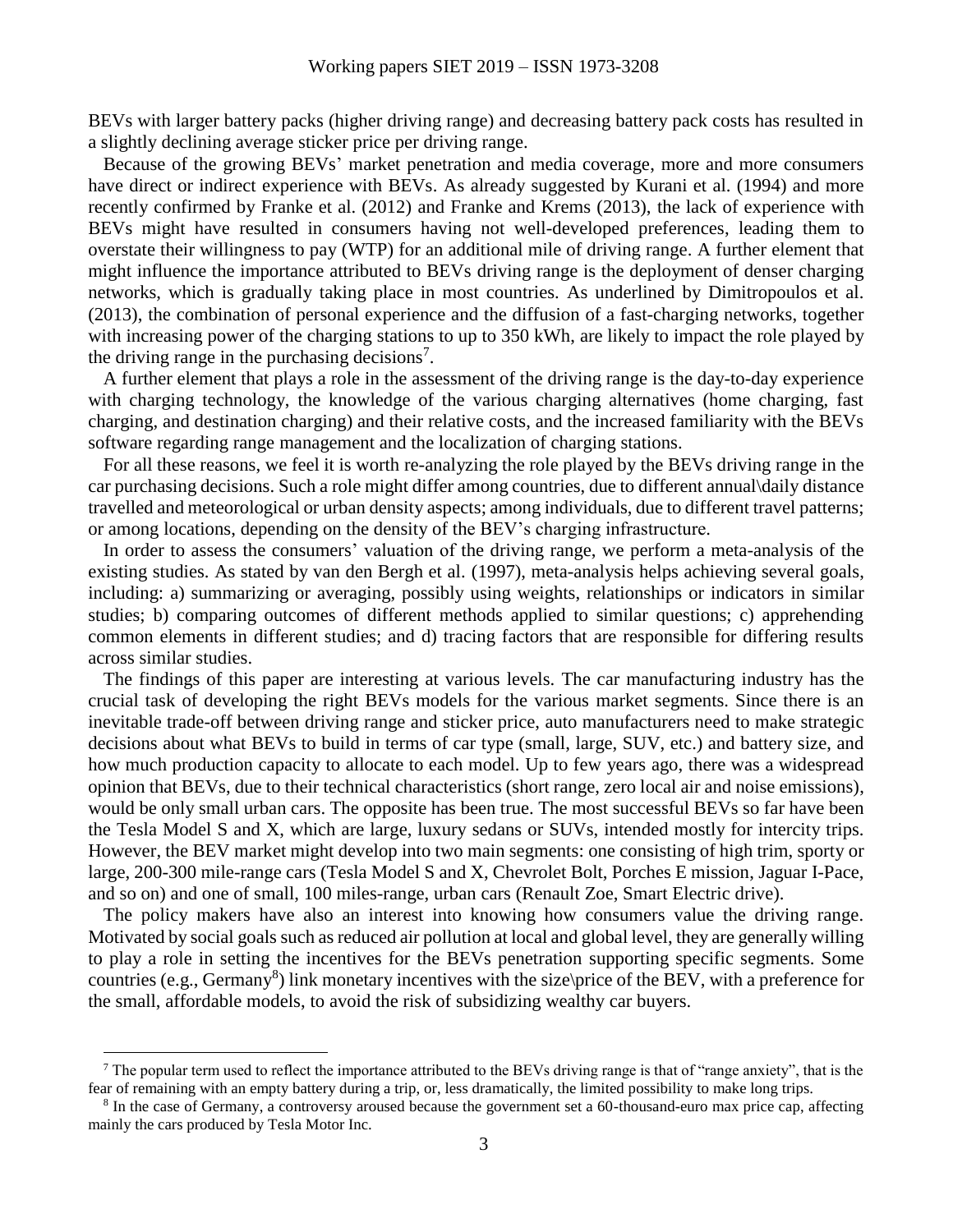Finally, researchers might benefit from the results of our paper since we discuss what is known and what is not yet known, what is controversial and what is not, what needs to be further researched and how to best set up the field research.

From a technical point of view, apart from the timeframe of the primary papers, there are two main differences with the meta-analysis performed by Dimitropoulos et al. (2013). The first one is that we will restrict our analysis to the papers that include BEVs in their choice set and disregard other alternative fuel vehicles, since for the latter the driving range limitations are less stringent. The second one is that we will not only perform a meta-regression on the implied WTP for driving range of each primary study in order to assess how time, geography, model type and range specification influence the WTP, but we will also compute the summary effect size of the driving range on the BEVs utility, using the methodology suggested by Borestein (2009).

The paper consists in 6 sections. In Section 2 we illustrate the search strategy, the inclusion criteria and the selected papers. In Section 3 we explain how the driving range is modelled in the utility function. In Section 4 we present the resulting summary effect size for each specification. In Section 5 we discuss the results of a meta-regression of the WTP for the BEVs' driving range derived from each study. Section 6 concludes and discusses the policy implications.

#### **2. Meta-analysis: search strategy, inclusion criteria and selected papers**

Meta-analysis is "the statistical analysis of a large collection of results from individual studies for the purpose of integrating the findings" (Glass, 1976). Since it was first introduced in the 1970s, metaanalysis has been applied in many fields (medicine, psychology, economics and so on). By investigating the relationship between the dependent variable and an independent variable (expressed either as risk ratio, odds ratio, or correlation, depending on the science), meta-analysis provides a systematic synthesis and evaluates how specific aspects of primary papers affect the results obtained.

The main merits attributed to the results obtained via a meta-analysis study are that, while a single study might lack statistical power due to a small sample size, when many primary studies are combined the statistical power is increased and the precision of the estimate is improved. Moreover, meta-analysis can answer questions not posed by single studies or might help resolve the disputes when diverse or even conflicting results are found in the primary studies (Higgins and Green, 2008).

Meta-analysis, however, suffers from potential limitations (Ioannides, 2016) due to assumption of standardized effects (primary studies might have different degrees of randomization), social dependence (researchers influence one another), publication bias (the censoring of studies with non-significant results), subjective selection, and varying conditions across studies (different protocols).

A meta-analysis usually involves the development of a search strategy on the potential literature containing information on the relationship among the dependent and independent variables of interest, the definition of the inclusion criteria and a systematic review of each primary study in order to understand if and how a study should be included.

#### *2.1 Search strategy*

The literature on BEVs is multidisciplinary and rapidly growing. First, we sourced the papers from the available databases, including papers published in academic journals and books, unpublished working papers, discussion papers, conference presentations, and policy reports. Initially, we searched Google and Google Scholar in order to have a general overview and, then, restricted our search to the Scopus and Web of Science databases. Both databases permit the use of wildcards or Boolean operators so that we could perform the search strategy illustrated in [Table 1.](#page-4-0)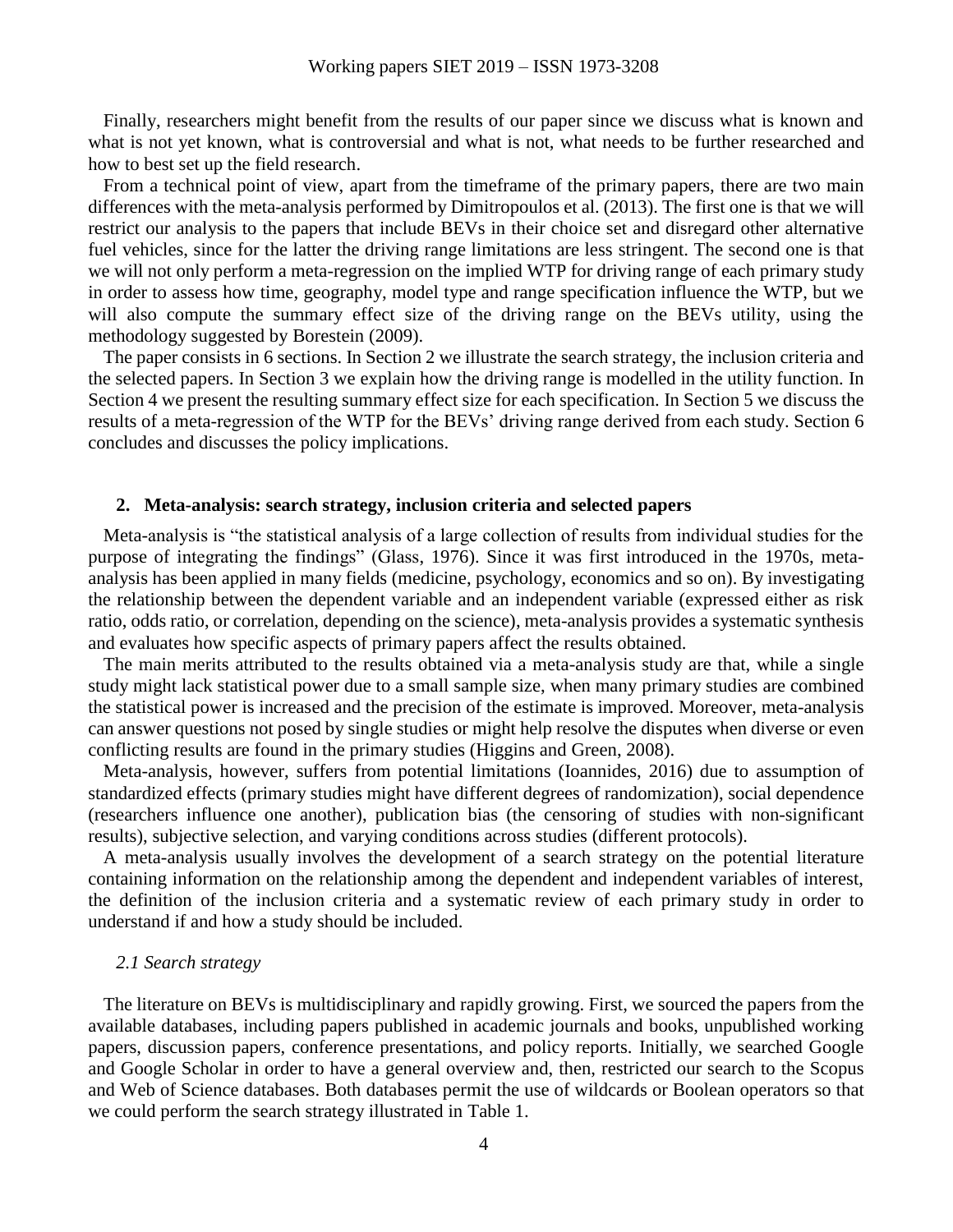<span id="page-4-0"></span>

|  | Table $1$ – Search strategy results |  |  |
|--|-------------------------------------|--|--|
|--|-------------------------------------|--|--|

| <b>Search terms</b>                                                                                                                            | <b>Number of results</b><br><b>Scopus</b> | Number of<br>results<br><b>WOS</b> |
|------------------------------------------------------------------------------------------------------------------------------------------------|-------------------------------------------|------------------------------------|
| Electric AND vehicle*                                                                                                                          | 176500                                    | 32887                              |
| Electric AND vehicle* AND range                                                                                                                | 31532                                     | 4758                               |
| Electric AND vehicle* AND "driving range"                                                                                                      | 1492                                      | 2107                               |
| Electric AND vehicle* AND range AND preference*                                                                                                | 873                                       | 87                                 |
| Electric AND vehicle* AND "driving range" AND preference*                                                                                      | 132                                       | 45                                 |
| Electric AND vehicle* AND "driving range" AND "consumer* preference*"                                                                          | 56                                        | 25                                 |
| First selection based on three criteria: empirical data on consumers'<br>preferences; inclusion of BEVs; specify driving range as an attribute | 23                                        |                                    |
| Snowballing effect                                                                                                                             | 17                                        |                                    |
| Final set                                                                                                                                      | 35                                        |                                    |

We started with a broad search, looking for studies that contained the word "electric vehicle\*" in the main text, and then refined it by adding further words that would lead to papers that might report results on consumers' preference for BEVs. The initial numbers of papers were very large, but they decreased rapidly as the words "driving range" (the term "range", having several meanings was not very effective) and "preference\*" are added. They further reduced to 81 (56+25) when the word "consumer\* preference\*" was added.

#### *2.2 Inclusion criteria*

 $\overline{a}$ 

We examined the abstracts and methodology of the identified 81 papers to decide whether a study was eligible for our meta-analysis. We used three inclusion criteria. The study should:

- a) analyze consumers' preferences on the basis on empirical data;
- b) include both BEVs and ICEVs, to allow the comparison among the attributes of the two propulsion systems;
- c) specify the driving range as an attribute and report its coefficient, regardless of its specification;

A limited number of papers (23) satisfied these criteria. Most of the excluded papers did not collect preference data, performing either technological simulations, or policy discussion or reviewing the literature. One of the studies (Huang, 2015) was not available to us. Some of the papers did not include both BEVs and ICEVs, considering PHEVs only or alternative fuel vehicles in general. Some papers did not include driving range as an attribute of the choice decision process. The careful reading of the 23 selected studies allowed us to add 17 further papers that satisfy our criteria (snowballing effect). A final check proved that 5 papers (Beggs et al, 1980; Nixon and Saphores, 2011, Oliveira et al., 2015; Krause et al., 2016; Junquera et al. 2016) could not be used for the meta-analysis because the consumers' attitude towards the driving range was not measured in terms of miles (or  $km$ )<sup>9</sup>.

<sup>9</sup> Beggs et al. (1980) estimates the disutility of BEVs with 50 miles of range versus a gas powered car with 200 miles of range. Nixon and Saphores (2011) could not be included because the range difference between an alternative fuel vehicle (instead of a BEV specifically) and a gas vehicle is measured. Oliveira et al. (2015) compare two techniques, choice-based conjoint analysis and multicriteria decision analysis, to evaluate preferences for electric vehicles in Portugal, but did not report the numerical results needed for our meta-analysis. Junquera et al. 2016 measure the disutility of allowing less than 100 km or the frequency of trips longer than 200 km. Krause et al. (2016) measure range parity as a dichotomous variable assuming the value equal to 1 when the range is 300 miles.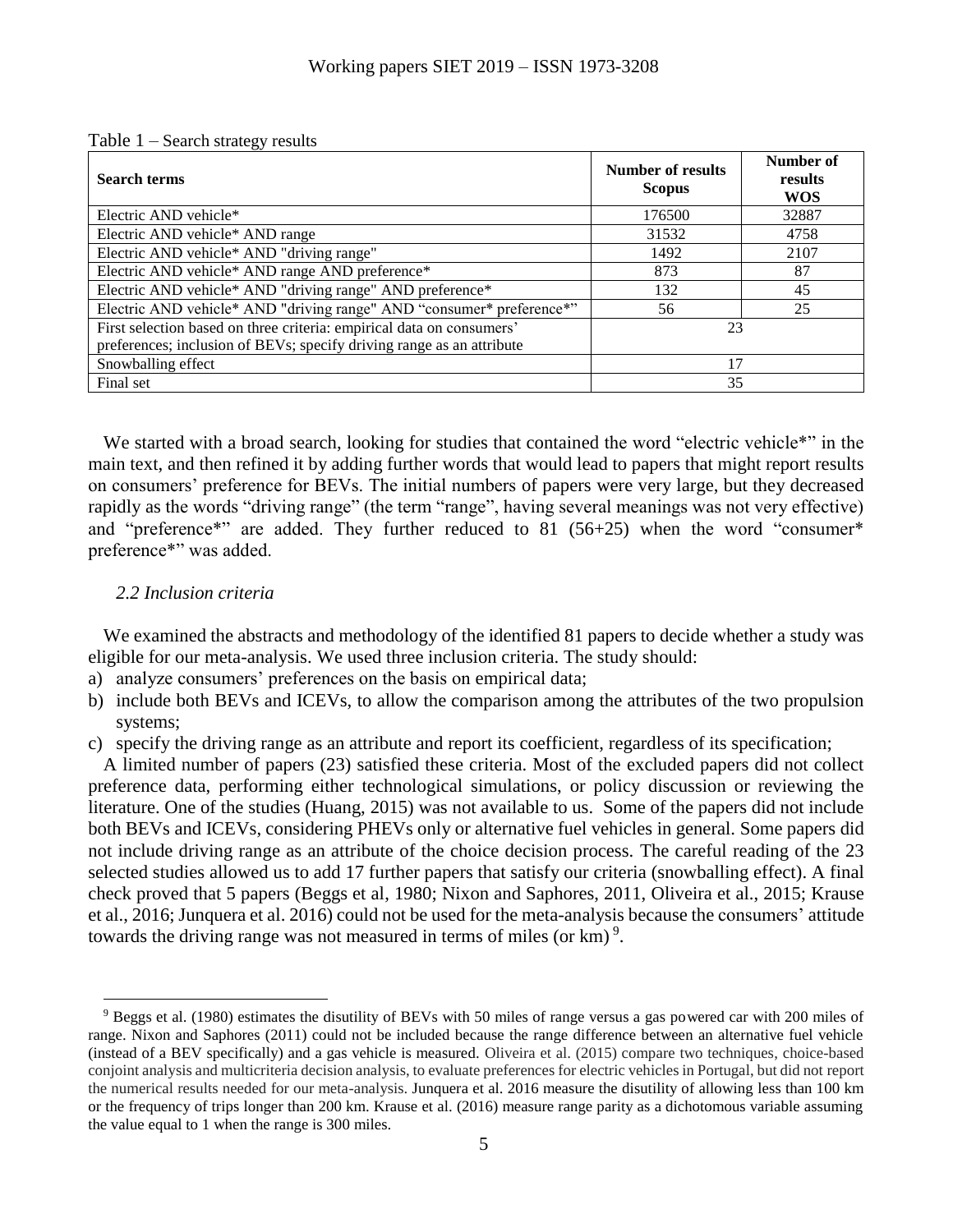#### *2.3 Selected papers*

[Table 9](#page-26-0) lists the 35 primary studies selected, Column 2 reports the alternative propulsion systems considered by each study. The year of the survey ranges from 1977 up to 2017. Since the BEVs entered the market in significant numbers only in the year 2010, only 13 out of 35 primary studies potentially reflect a direct or indirect day-to-day experience on BEVs' characteristics.

The selected studies cover 12 countries: USA, Canada, Belgium, Spain, Portugal, Norway, Denmark, Austria, the Netherlands, Germany, Italy, and Japan. Regretfully, no Asian countries are included, not even China where BEVs are currently gaining market acceptance<sup>10</sup>.

The sample size is usually quite small, ranging from 51 to 4202 respondents, reflecting on the one hand the scientific rather than commercial nature of these studies and, on the other hand, the fact that collecting preference data at individual level is quite costly and time consuming, especially before the web age.

With regards to the modelling technique, some studies limit themselves to the estimation of the multinomial logit (MNL) model. Other studies use more advanced specification such as joint Stated Preference (SP)\Revealed Preference (RP) MNL, nested logit model, preference space model, conditional logit model, cross-nested logit model, random regret model, error component MNL). More recent studies make use of random parameters specifications such as the mixed logit, probit, invariant stochastic effects model, correlations between alternatives model, independent multinomial probit and explore preference heterogeneity issue via latent class models, behavioral mixture models, and hybrid choice models.

Dimitropoulos et al. (2013) performed their meta-analysis on 33 primary studies. We share with them 20 studies (indicated in [Table 9\)](#page-26-0) and add 13 new ones. Some other studies used by Dimitropoulos et al. (2013) were not included in our set of primary studies when not relevant (BEVs were not in the choice set), when they used the same dataset with results already reported in other studies, or when not available. Further information included in [Table 9](#page-26-0) is discussed in the next Sections.

#### **3. Specification of the driving range attribute in the utility function**

In the selected papers the driving range attribute enters the utility function describing the consumers' preferences together with other attributes related to the vehicle's characteristics. Some attributes enter the utility functions of all the propulsion systems considered and can be labeled "generic". Others refer to specific propulsion systems and can be labeled "alternative-specific". The former is usually the case of purchase price, annual operating cost, and acceleration. The latter is the case, for instance, of charging time, usually considered only for BEVs since recharging a battery takes much longer than refueling a conventional vehicle.

In the primary studies reviewed, the driving range attribute appears both as generic or as alternativespecific attribute. Since the driving range of the BEVs varies between 57 to 335 miles, whereas that of ICEVs and HEVs varies between 200 and 600 miles<sup>11</sup> depending on tank size, car efficiency and driving conditions, in some studies the driving range is modelled as BEV-specific attribute.

The generic linear specification of driving range used in many studies (Beggs et al., 1981; Golob et al., 1997; Ewing and Sarigöllü, 1998; Dagsivik et al., 2002; Hesse et al., 2006; Knockaert, 2010; Christensen et al., 2012; Chorus et al., 2013; Tanaka et al., 2014) could be written as follows:

### $U = ASC + \beta_{range}$ driving range + ... other attributes

 $^{10}$  Huang (2015) - Discrete Choice Analysis on Demand for Electric Vehicles was not accessible to us.

<sup>&</sup>lt;sup>11</sup> We do not consider in this review PHEVs since they allow a total mileage closer to the ICEVs than to the BEVs.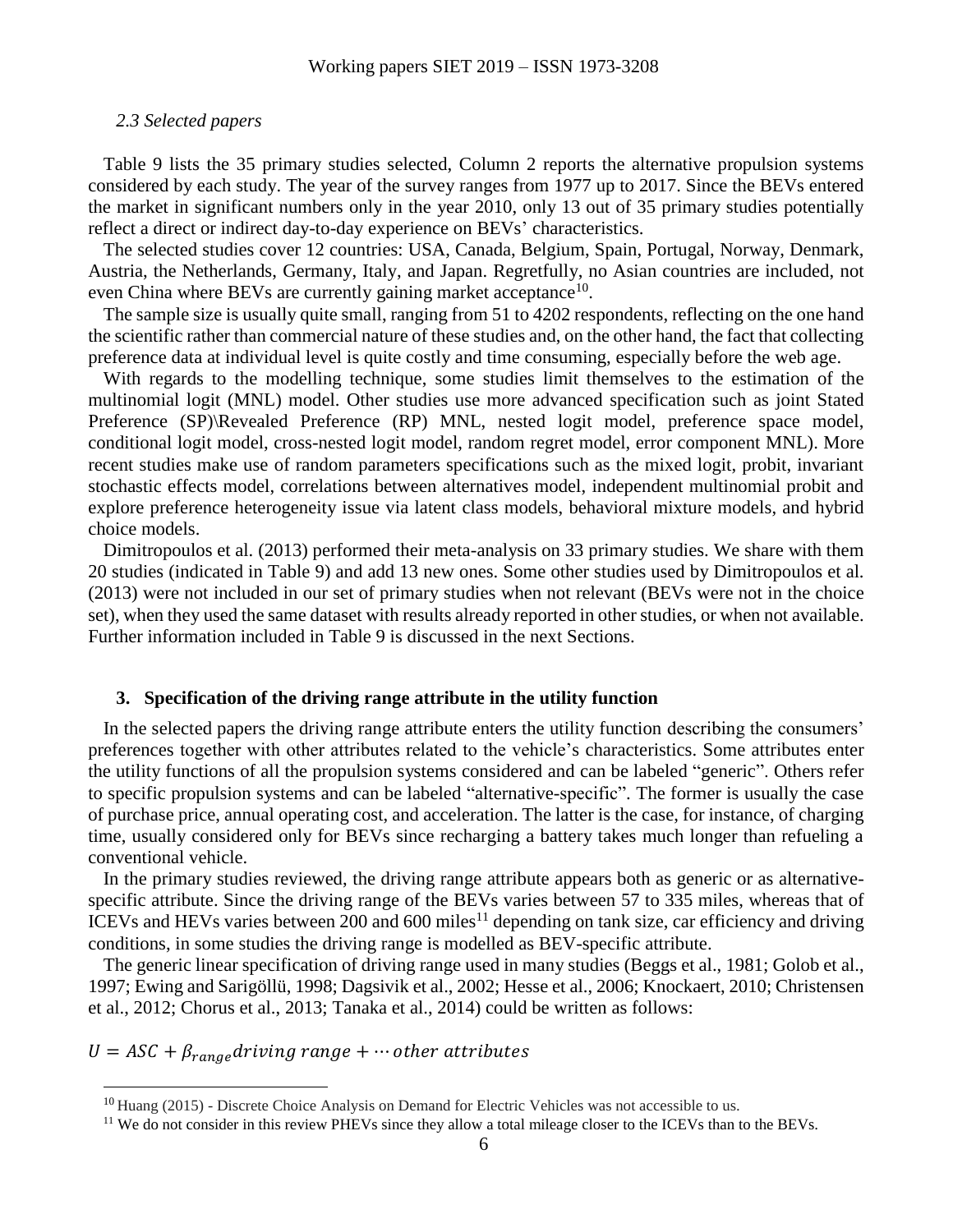while the BEV-specific specification, also quiet frequently used (Tompkins et al., 1998; Ramjerdi and Rand, 1999; Hackbarth and Madlener, 2013; Jensen et al., 2013; Hoen and Koetse, 2014; Valeri and Danielis, 2015; Bahamonde-Birke and Hanappi, 2016; Dimitropoulos et al., 2016; Cherchi, 2017), can be written as

$$
\begin{aligned}\n\{U_{ICEV} = ASC + \beta_{range} range + \cdots other attributes \\
\{U_{BEV} = \beta_{BEV\_range} range + \cdots other attributes\n\end{aligned}
$$

Bahamonde-Birke and Hanappi (2016) justify their choice on the basis of the empirical evidence. They find that it was not possible to reject the hypothesis of linearity (tested via a Box–Cox transformation) and explain it with the inexperience in the use of electric vehicles. Cherchi (2017) tests several non-linear specifications but finds that the best one is a linear utility with specific coefficients for BEVs and ICEVs (Internal Combustion Engine Vehicles). This implies that they are linear within each propulsion system.

Although the logit family models are linear-in-parameters, the data can be entered nonlinearly, for instance, as natural logarithm transformation of the driving range, if one believes that the marginal utility of the driving range decreases as the absolute value of range increases. Hence, the specification becomes:

### $U = ASC + \beta_{range} \ln (driving range) + \cdots$  other attributes

It allows the researcher to estimate a generic driving range coefficient across propulsion systems. A large group of authors (Calfee, 1985; Train and Weeks, 2005; Mabit and Fosgerau, 2011; Link et al., 2012; Hess et al., 2012; Dimitropoulos et al., 2013; Daziano, 2012, 2013; Daziano and Chiew, 2013; Hackbarth and Madlener, 2016) finds the lognormal specification both theoretically convincing and empirically superior. Dimitropoulos et al. (2013) conclude that there is evidence that the WTP for the driving range not only diminishes as the range increases, but that it also declines at a decreasing rate. This leads them to suggest that the driving range should enter consumer's utility function non-linearly. Other authors (Bunch et al., 1993; Brownstone et al., 2000) use the quadratic specification:

### $U = ASC + \beta_{range1}(driving range) + \beta_{range2}(driving range^2) + \dots$  other attributes

A final group of authors (Ewing and Sarigöllü, 2000; Hidrue et al., 2011, Parsons et al., 2011; Rasouli and Timmermans, 2016, Junquera et al., 2016, Krause et al., 2016) test the piecewise linear specification specification, also defined effects-coded approach (Dimitropoulos et al., 2013):

$$
U = ASC + \beta_{range1}(1st driving range segment) +
$$
  

$$
\beta_{range2}(2nd driving range segment) + \dots, other attributes
$$

More recently, Giansoldati et al. (2018) test all the above specifications comparing them in terms of goodness of fit and estimate the implied WTP.

The choice of the specification has important consequences. Firstly, we explore them by estimating the summary effect size, and then we perform a meta-regression of the WTP for a 1-km driving range increase.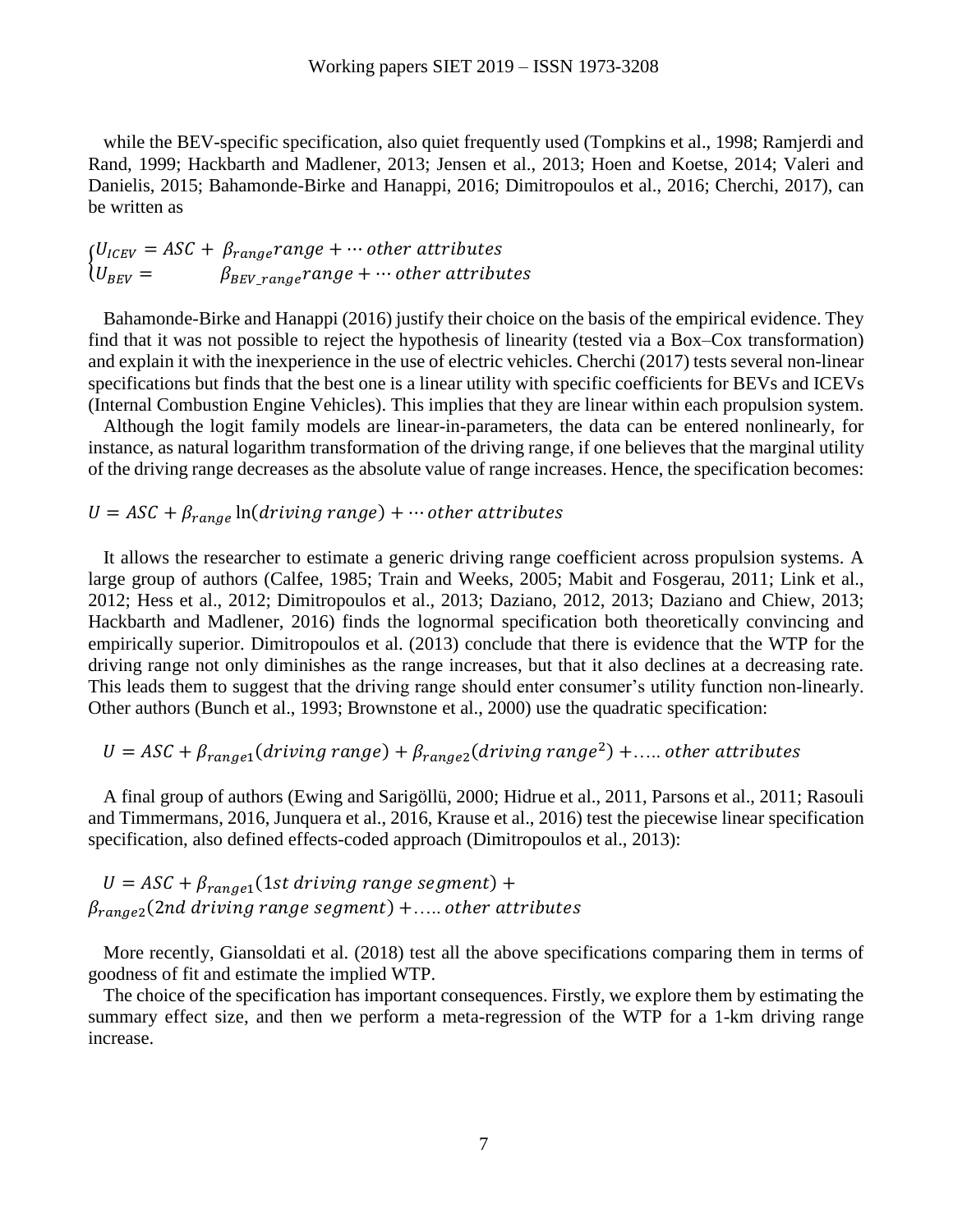#### **4. Estimating the summary effect size**

Using the methodology described by Borenstein (2009), we started by identifying the coefficients of the driving range from each primary study and by transforming them in the "per kilometer" metric, since they are presented in two units of distance, miles and kilometers, and usually in hundreds of miles or kilometers. We selected the base case coefficient reported in each primary study, disregarding its interactions with socio-economic and mobility variables. The latter is discussed in Section 4.6.

Meta-analyses could be based on two statistical models: the fixed-effect model or the random-effects model. Under the fixed-effect model, it is assumed that there is one true effect and that all differences in observed effects are due to sampling error. By contrast, under the random-effects model the true effect is assumed to vary from study to study. It is largely acknowledged that the random-effects model is the more proper one in social sciences where the samples are drawn from populations having different socioeconomic and territorial characteristics. Hence, only the results deriving from the random-effects model are reported below.

In a random-effects model, the observed effect  $Y_i$  for any study is given by the grand mean  $\mu$ , the deviation of the study's true effect from the grand mean  $\varsigma_i$ , and the deviation of the study's observed effect from the study's true effect  $\epsilon_i$ . That is,

$$
Y_i = \mu + \varsigma_i + \varepsilon_i
$$

To predict how far the observed effect  $Y_i$  is likely to fall from  $\mu$  in any given study we need to consider both the variance of  $\zeta_i$  and the variance of  $\epsilon_i$ . In an actual meta-analysis, rather than starting with the population effect and making projections about the observed effects, one makes use of the collection of  $Y_i$  to estimate the overall mean,  $\mu$ . In order to obtain the most precise estimate of the overall mean (to minimize the variance) a weighted mean is computed, where the weight assigned to each study is the inverse of the study's variance<sup>12</sup>. The significance of the effect size is measured by the Z-test, whilst the precision of the pooled effect size is estimated considering the 95% confidence intervals.

#### *4.1 The generic linear range specification*

[Table 2](#page-8-0) reports the data drawn from the 10 studies who applied the linear specification. As above described, we have adjusted the original base-case coefficients to the same unit of measurement, which is a 1-km driving range.

 $12$  See Borenstein (2009) for a thorough description of the methodology.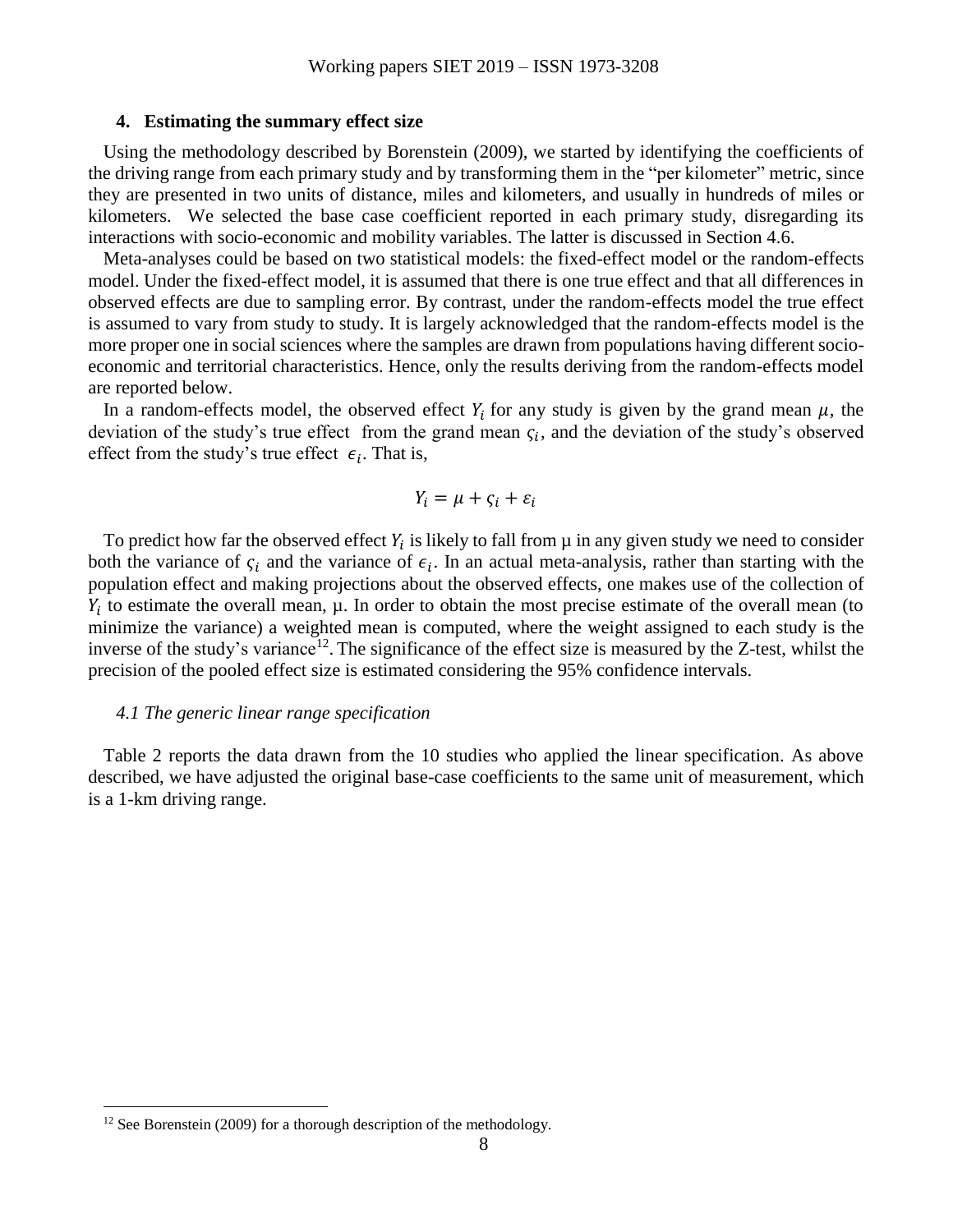| <i>Authors</i>                              | Parameter | St. Err. | Lower Limit | <b>Upper Limit</b> | Weights |
|---------------------------------------------|-----------|----------|-------------|--------------------|---------|
| Beggs et al. (1981)                         | 0.0025    | 0.0003   | 0.0019      | 0.0031             | 12.6%   |
| Golob et al. (1997)                         | 0.0009    | 0.0003   | 0.0003      | 0.0016             | 12.4%   |
| Ewing and Sarigöllü (1998)                  | 0.0024    | 0.0006   | 0.0012      | 0.0036             | 9.7%    |
| Dagsivik et al. (2002)                      | 0.0019    | 0.0006   | 0.0007      | 0.0030             | 9.7%    |
| Hesse et al. $(2006)$                       | 0.0035    | 0.0015   | 0.0005      | 0.0065             | 3.5%    |
| Knockaert (2010)                            | 0.0026    | 0.0005   | 0.0016      | 0.0036             | $0.0\%$ |
| Christensen et al. (2012)                   | 0.0017    | 0.0002   | 0.0014      | 0.0020             | 10.5%   |
| Chorus et al. $(2013)$                      | 0.0014    | 0.0002   | 0.0011      | 0.0017             | 13.7%   |
| Tanaka et al. (2014)                        | 0.0004    | 0.0000   | 0.0003      | 0.0005             | 13.7%   |
| Giansoldati et al. (2018)                   | 0.0005    | 0.0001   | 0.0003      | 0.0008             | 14.1%   |
| Summary Effect with the random effect model | 0.0017    |          | 0.0011      | 0.0024             |         |

<span id="page-8-0"></span>*Table 2 – Driving range coefficients: linear specification (per km)*

All studies report a positive and highly significant coefficient. The values are comparable but vary from a minimum of 0.0004 to a maximum of 0.0035.

[Table 9](#page-26-0) illustrates the studies using a generic linear specification are quite heterogeneous. Some studies focus on the comparison among gasoline and electric vehicles only, while others include various fuel types. Chorus et al. (2013), for instance, consider the choice among petrol/diesel, hybrid, plug-in hybrid, fuel cell, flexifuel, and electric vehicles. Various model specifications of the logit family are used: multinomial logit, ordered logit, mixed logit, utility maximization and regret minimization paradigms. The range attribute levels presented in the scenarios vary from 50 to 400 miles. The surveys methods changed over the years: from face-to-face interviews, to postal ones, to web-based questionnaires. The surveys were performed in the USA (California), in Canada, in Japan and in Europe (Belgium, Norway, Denmark, the Netherlands, and Italy). The sample size of the primary studies is quite small: it varies from 200 to 4,202 respondents.

Based on these studies, we have estimated the summary effect with the random effects model. The weights with which the studies enter in the estimation of the summary effect size are reported in the last column. We find a summary effect for the generic range equal to 0.0015, with a relatively small 95% significance interval varying from 0.0012 of 0.0024.

#### *4.2 The BEV-specific range specification*

[Table 3](#page-9-0) reports the data drawn from the 11 studies who used the BEV-specific range specification.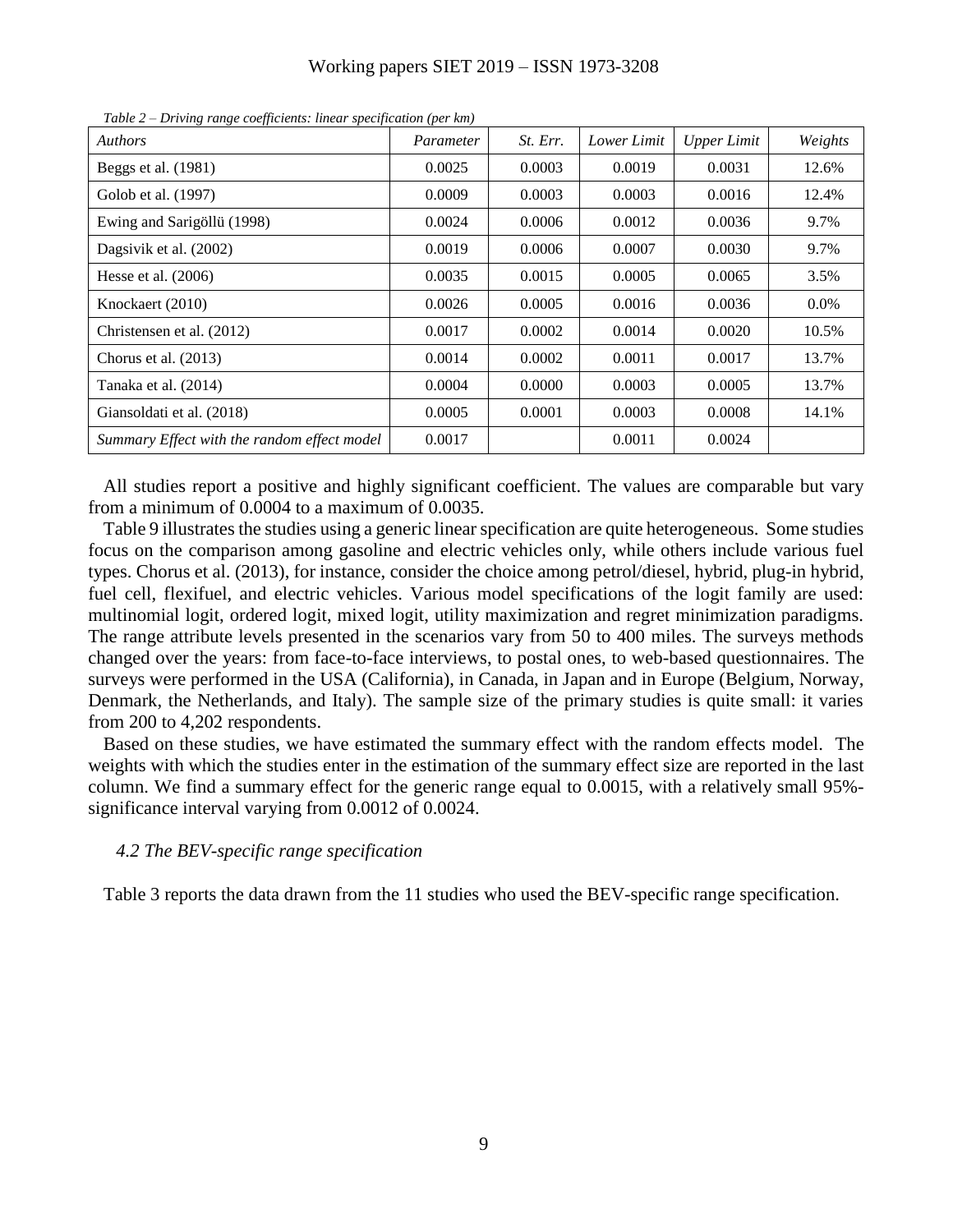<span id="page-9-0"></span>

| <b>Authors</b>                              | Parameter | St. Err. | Lower Limit | <b>Upper Limit</b> | Weights |
|---------------------------------------------|-----------|----------|-------------|--------------------|---------|
| Tompkins et al. (1998)                      | 0.0014    | 0.0004   | 0.0005      | 0.0023             | 9.90%   |
| Ramjerdi and Rand (1999)                    | 0.0041    | 0.0012   | 0.0018      | 0.0064             | 9.07%   |
| Ziegler $(2012)^{13}$                       | 0.0015    | 0.0005   | 0.0005      | 0.0025             | 9.87%   |
| Hackbarth and Madlener (2013)               | 0.0015    | 0.0005   | 0.0005      | 0.0025             | 9.87%   |
| Jensen et al. $(2013)$                      | 0.0078    | 0.0025   | 0.0029      | 0.0127             | 6.68%   |
| Hoen and Koetse (2014)                      | 0.0063    | 0.0005   | 0.0053      | 0.0073             | 9.86%   |
| Valeri and Danielis (2015)                  | 0.0105    | 0.0026   | 0.0055      | 0.0155             | 6.62%   |
| Bahamonde-Birke (2016)                      | 0.0053    | 0.0005   | 0.0043      | 0.0063             | 9.84%   |
| Dimitropoulos et al. (2016)                 | 0.0107    | 0.0006   | 0.0096      | 0.0119             | 9.79%   |
| Cherchi $(2017)$                            | 0.0151    | 0.0014   | 0.0124      | 0.0178             | 8.72%   |
| Giansoldati et al. (2018)                   | 0.0030    | 0.0006   | 0.0018      | 0.0042             | 9.77%   |
| Summary Effect with the random effect model | 0.0058    |          | 0.0036      | 0.0080             |         |

*Table 3 – BEV driving range coefficients: linear specification (per km)*

This group of studies is also quite heterogeneous. The studies include various propulsion systems such as alcohol, compressed natural gas and liquid propane gas. The brand or the specific model type is not usually specified, with the exception of Valeri and Danielis (2015). Econometric specifications include also the hybrid model. The range levels presented in the scenarios vary from 75 to 300 miles. The surveys methods comprise face-to-face, personal interviews, and web-based. The surveys were administered in the USA and in several European countries. The sample size varies between 121 to 1711 respondents. We find a summary effect for the generic range equal to 0.0058, with a 95%-significance interval varying from 0.0036 of 0.0080.

#### *4.3 The logarithmic range specification*

 $\overline{a}$ 

[Table 4](#page-10-0) reports the data drawn from the eight studies<sup>14</sup> that use the logarithmic specification.

 $^{13}$  Zigler (2012) models range as a BEV-specific attribute but models purchasing price as a logarithmic variable.

<sup>&</sup>lt;sup>14</sup> The following studies are not included. Daziano (2012) did not report the coefficient value, while Daziano (2013) is similar to Daziano and Chiew (2013)'s estimate.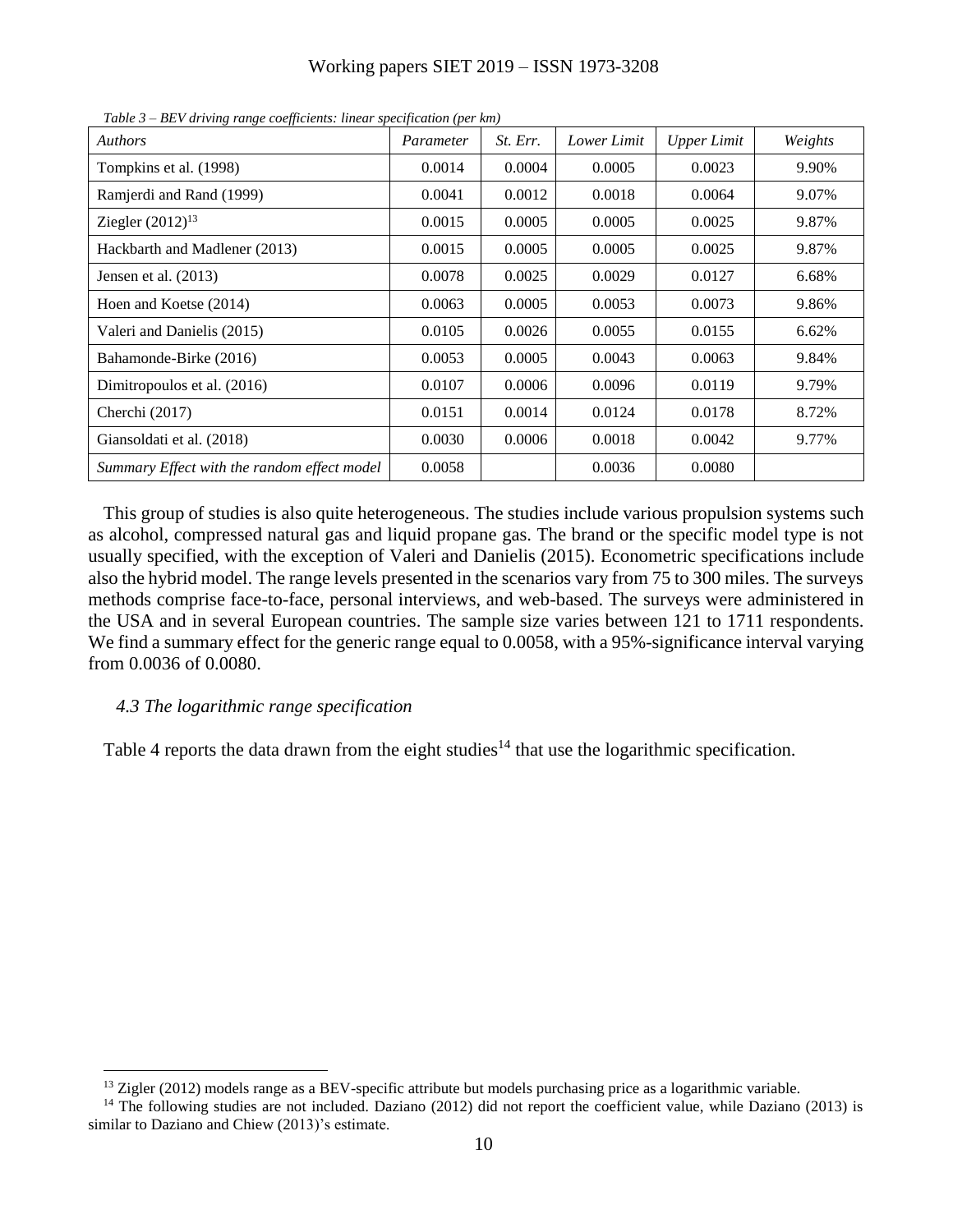| Working papers SIET 2019 - ISSN 1973-3208 |  |  |  |
|-------------------------------------------|--|--|--|
|-------------------------------------------|--|--|--|

<span id="page-10-0"></span>

| <i>Brirain range coofficients. togaritantee specification</i><br><b>Authors</b> | Parameter | St. Err. | Lower Limit | Upper Limit | Weights |
|---------------------------------------------------------------------------------|-----------|----------|-------------|-------------|---------|
| Calfee (1985)                                                                   | 0.269     | 0.018    | 0.266       | 0.272       | 13.07%  |
| Train and Weeks (2005)                                                          | 0.727     | 0.130    | 0.711       | 0.744       | 13.06%  |
| Mabit and Fosgerau (2011)                                                       | 1.750     | 0.105    | 1.374       | 2.126       | 9.28%   |
| Hess et al. $(2012)$                                                            | 0.285     | 0.184    | 0.216       | 0.354       | 12.89%  |
| Link et al. $(2012)$                                                            | 0.790     | 0.127    | 0.740       | 0.840       | 12.98%  |
| Daziano and Chiew (2013)                                                        | 0.608     | 0.095    | 0.534       | 0.683       | 12.86%  |
| Hackbarth and Madlener (2016)                                                   | 0.494     | 0.141    | 0.415       | 0.573       | 12.84%  |
| Giansoldati et al. (2018)                                                       | 0.491     | 0.089    | 0.452       | 0.530       | 13.01%  |
| Summary Effect with the random effect model                                     | 0.637     |          | 0.425       | 0.850       |         |

*Table 4 – Driving range coefficients: logarithmic specification* 

From [Table 9](#page-26-0) it can be seen that some studies focused on the comparison between gasoline and electric vehicles only, others included various fuel types. Hess et al. (2012), for instance, consider the choice among standard gasoline, flex fuel/E85, clean diesel, compressed natural gas, hybrid-electric, plug-in hybrid-electric, and full electric vehicles. Various model specifications of the logit family are used: multinomial logit, mixed logit, and probit models. The range levels vary from 70 to 625 miles. The surveys methods include face-to-face interviews as well as postal and web-based questionnaires. The surveys were performed in the USA (California), in Canada, and in Europe (Austria, Germany, Denmark and Italy). The sample size is quite small: it varies from 51 to 3,274 respondents.

The summary effect size is equal to 0.637, with the 95% interval lying between 0.425 and 0.850.

#### *4.4 The quadratic specification*

The quadratic specification has been used in 3 primary studies but with different model specifications. Because of the limited number, we opted for using them all to estimate the summary effect. [Table 5](#page-11-0) reports the results.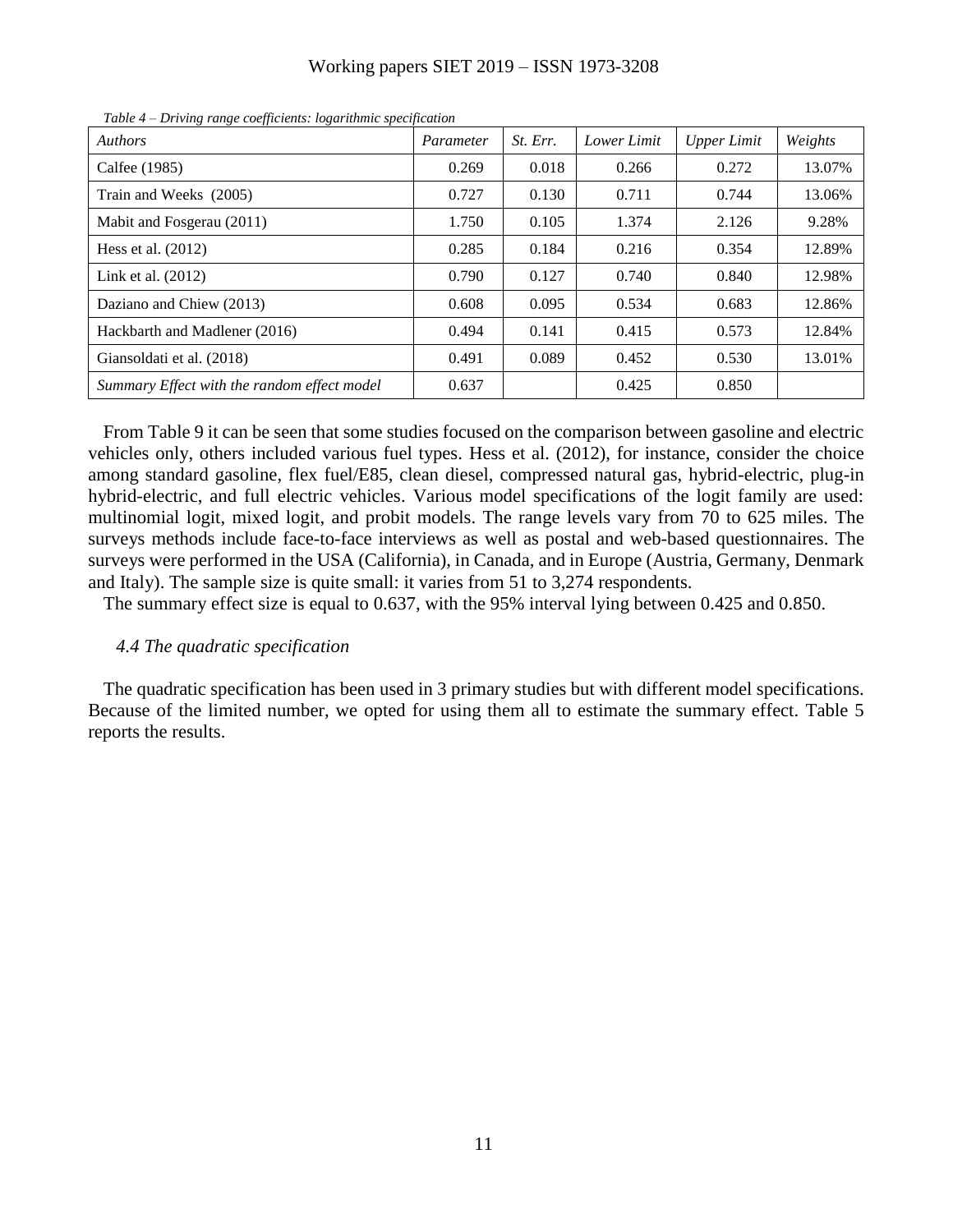| <b>Authors</b>                                             | Parameter | St. Err.  | Lower Limit | <b>Upper Limit</b> | Weights |
|------------------------------------------------------------|-----------|-----------|-------------|--------------------|---------|
| First term                                                 |           |           |             |                    |         |
| Bunch et al. (1993): Base coeff. Base fuel<br>segmentation | 0.0163    | 0.0135    | 0.0192      | 0.0192             | 14.2%   |
| Bunch et al. (1993): Base coeff. personal<br>segmentation  | 0.0158    | 0.0122    | 0.0194      | 0.0194             | 13.7%   |
| Brownstone et al. (2000): SP/MNL                           | 0.0031    | 0.0017    | 0.0044      | 0.0044             | 14.9%   |
| Brownstone et al. (2000): SP/MXL                           | 0.0111    | 0.0050    | 0.0171      | 0.0171             | 11.8%   |
| Brownstone et al. (2000): RP/MNL                           | 0.0154    | $-0.0047$ | 0.0356      | 0.0356             | 3.6%    |
| Brownstone et al. (2000): RP/SP MNL                        | 0.0079    | 0.0044    | 0.0113      | 0.0113             | 13.8%   |
| Brownstone et al. (2000): RP/SP MNL                        | 0.0062    | 0.0032    | 0.0092      | 0.0092             | 13.8%   |
| Giansoldati et al. (2018): MNL                             | 0.0029    | 0.0016    | 0.0043      | 0.0043             | 14.1%   |
| Summary Effect with the random effect model                | 0.0099    |           | 0.0055      | 0.0143             |         |
| Second term                                                |           |           |             |                    |         |
| Bunch et al. (1993): Base coeff. Base fuel<br>segmentation | $-0.0027$ | 0.0003    | $-0.0034$   | $-0.0020$          | 12.9%   |
| Bunch et al. (1993): Base coeff. personal<br>segmentation  | $-0.0017$ | 0.0004    | $-0.0024$   | $-0.0009$          | 12.5%   |
| Brownstone et al. (2000): SP/MNL                           | $-0.0002$ | 0.0002    | $-0.0005$   | 0.0001             | 15.7%   |
| Brownstone et al. (2000): SP/MXL                           | $-0.0011$ | 0.0005    | $-0.0021$   | $-0.0001$          | 10.4%   |
| Brownstone et al. (2000): RP/MNL                           | $-0.0016$ | 0.0011    | $-0.0038$   | 0.0006             | 4.1%    |
| Brownstone et al. (2000): RP/SP MNL                        | $-0.0007$ | 0.0002    | $-0.0012$   | $-0.0003$          | 14.7%   |
| Brownstone et al. (2000): RP/SP MNL                        | $-0.0006$ | 0.0002    | $-0.0010$   | $-0.0002$          | 14.7%   |
| Giansoldati et al. (2018): MNL                             | $-0.0001$ | 0.0000    | $-0.0002$   | $-0.0001$          | 15.0%   |
| Summary Effect with the random effect model                | $-0.0011$ |           | $-0.0016$   | $-0.0006$          |         |

<span id="page-11-0"></span>*Table 5 – Driving range coefficients: quadratic specification (per km)*

There is a considerable difference in the coefficients among the studies and model specifications. The summary effect size for the first term of the quadratic equation is equal to 0.0099, but with a large confidence interval (0.0055-0.0143). The second term has a more limited confidence interval.

#### *4.5 The piecewise linear specification*

The piecewise linear specification, also defined effects-coded, has been applied with different kink points in each study (Ewing and Sarigöllü, 2000; Hidrue et al., 2011; Parsons et al., 2011; Rasouli and Timmermans, 2013, Junquera et al., 2016, Krause et al., 2016) so that it is not possible to estimate a summary effect size.

#### *4.6 Driving range covariates*

The utility function specification of the discrete choice models analyzing consumers' preferences for BEVs' range can include several type of variables: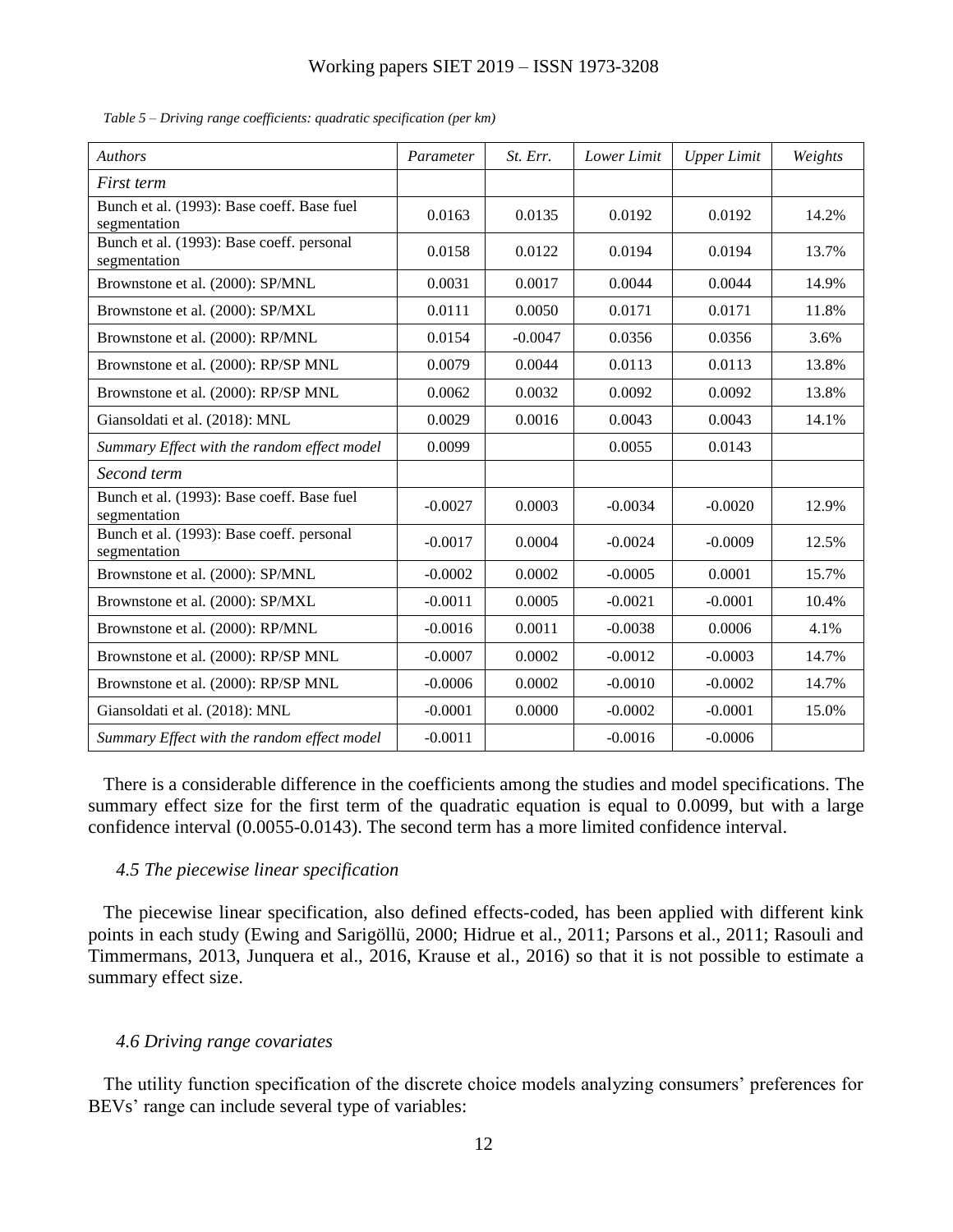- Socio-demographic variables such as sex, income, and education;
- attitudinal, psychological, experience and environmental awareness variables;
- variables indicating vehicle ownership and mobility patterns of the respondents or respondents' family, such as number of cars of the household, garage ownership, urban\intercity mobility, annual travel distance or percentage of longer trips;
- Variables describing the car market segment (small, medium, luxury or sports cars) or the car ownership (private car vs. company car);
- Infrastructural (e.g. service\charging station availability) and policy variables;
- Geographical and territorial variables referring to specific cities, states or countries;

Concerning the socio-demographic variables, Valeri and Danielis (2015) find that older drivers are more sensitive to the BEV's driving range than younger drivers are. The negative impact of age on the stated choice of an electric vehicle is also found in previous literature (Ewing and Sarigöllü, 1998; Potoglou and Kanaroglou, 2007; Ziegler, 2012; Hackbarth and Madlener, 2013). It is therefore quite well established that younger individuals are more inclined to purchase BEVs. With regards to gender, the literature is unclear. Bunch et al. (1993), Mabit and Fosgerau (2011), and Jensen et al (2013) report that females have a significantly higher sensitivity to the driving range attribute. Ziegler (2012) finds that in Austria there is no statistically significant difference between men and women in the propensity for BEVs' range. Dagsivik et al. (2002) and Valeri and Danielis (2015) conclude that women are less sensitive than men to the BEVs' range. With reference to the role played by respondents' income, as Bahamonde-Birke and Hanappi (2016) clearly explain, in stated choice surveys these questions are answered with reluctance or only partially by respondents (obviously, especially if the survey is carried out face-to-face). This implies that is quite hard to collect reliable information and, hence, some experiments do not include the income variable in the model specification. Moreover, income tends to be correlated with the number of car available to the household. Hess et al. (2012) and Valeri and Danielis (2015) find that higher income respondents are more sensitive to the BEV's driving range. On the contrary, Bahamonde-Birke and Hanappi (2016), having tried to disentangle the complex relationships between income and the other socio-economic variables, report a lower price sensitivity of the wealthy respondents when buying a BEV.

Concerning the attitudinal, psychological, experience and environmental awareness variables, Bahamonde-Birke and Hanappi (2016) find that environmental attitudes positively impact the preferences for BEVs in Austria. Experience with BEVs is also as a crucial factor. Jensen et al. (2013) states that the importance attached to driving range almost doubles after individuals have tried a BEV. Cherchi (2017) investigates the impact of normative conformity measured in terms of social adoption, social-signalling and injunctive norms. She finds that social conformity effects are highly significant and their impact in the overall utility can be high enough to compensate also quite a low driving range for BEV or significant differences in purchase prices.

Concerning the variables indicating vehicle ownership and mobility patterns, there is abundant evidence on their impact on the BEVs acceptance. As expected, drivers with a higher share of city trips (more than 60%) are more willing to buy a BEV (Hackbarth and Madlener, 2013). Beggs et al. (1981) and Bunch et al. (1993) find that commuters have a high driving range sensitivity. Bunch et al. (1993), Ewing and Sarigöllü (2000), and Hoen and Koetse (2014) study the impact of the annual travel distance and find, as expected, that the higher the annual distance travelled the higher is the sensitivity to the BEV's ranges. Bunch et al. (1993) study also the impact of refueling habits, finding that refueling on shopping trip increases the range sensitivity.

Concerning the variables indicating the car market segment, Jensen et al. (2013) and Hackbarth and Madlener (2013) find that the preference for BEVs is higher for smaller car classes than for larger car classes. This apparently contrasts with the success of the luxury Tesla cars, but is consistent with the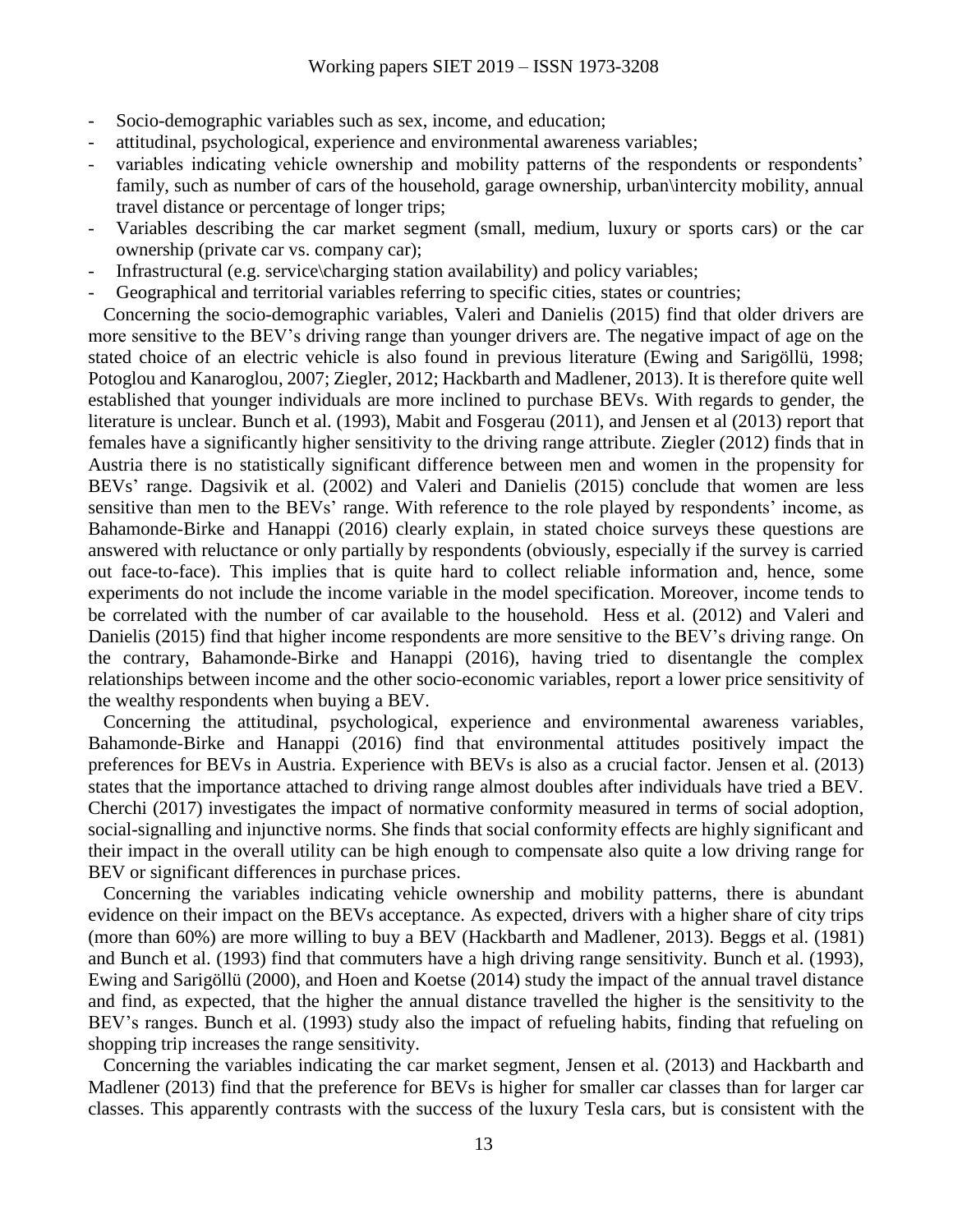growing diffusion of BEVs in the small, urban car segment (e.g., Smart Electric). The driving range sensitivity is, however, higher for sports cars and compact pickups (Bunch et al., 1993).

Infrastructural and policy variables play certainly a role in determining BEVs' acceptance. Many paper investigate this issue (Ziegler, 2012; Link et al., 2012; Hackbarth and Madlener, 2013; Hoen and Koetse, 2014; Cherchi, 2017). However, the impact of charging infrastructure on range is not frequently studied. An exception is Hoen and Koetse (2014) that investigate the impact of having the possibility to recharge at home.

Finally, Tanaka et al. (2014) makes a comparison between the US and Japan regarding the WTP for the driving range, finding no differences (21.5 \$/mile). On the contrary, the meta-analysis conducted by Dimitropoulos et al. (2013) finds evidence that Americans value the driving range substantially more than European and Japanese drivers.

#### *4.7 Comparing the summary effects*

The comparison across alternative specifications shows that the summary effect size of the driving range is positively related to the overall utility. The estimate of the marginal effect of an additional kilometer of driving range differs, however, across specifications. [Figure 1](#page-13-0) provides a visual representation.



<span id="page-13-0"></span>*Figure 1 – Utility as a function of the driving range (in km) for alternative driving range specifications.* 

From Tables 2 to 5 it can be derived that the marginal utility of a 1-km driving range increase is, on average, 3.38 times higher when the range attribute is specified as generic than when it is modeled as BEV specific (0.0017 vs. 0.0058). The marginal utility associated to the non-linear specifications depends on the assumed reference levels. It can be calculated that the derivative of the logarithmic specification equals that of BEV-specific one when the driving range is equal to 109 km. It equals that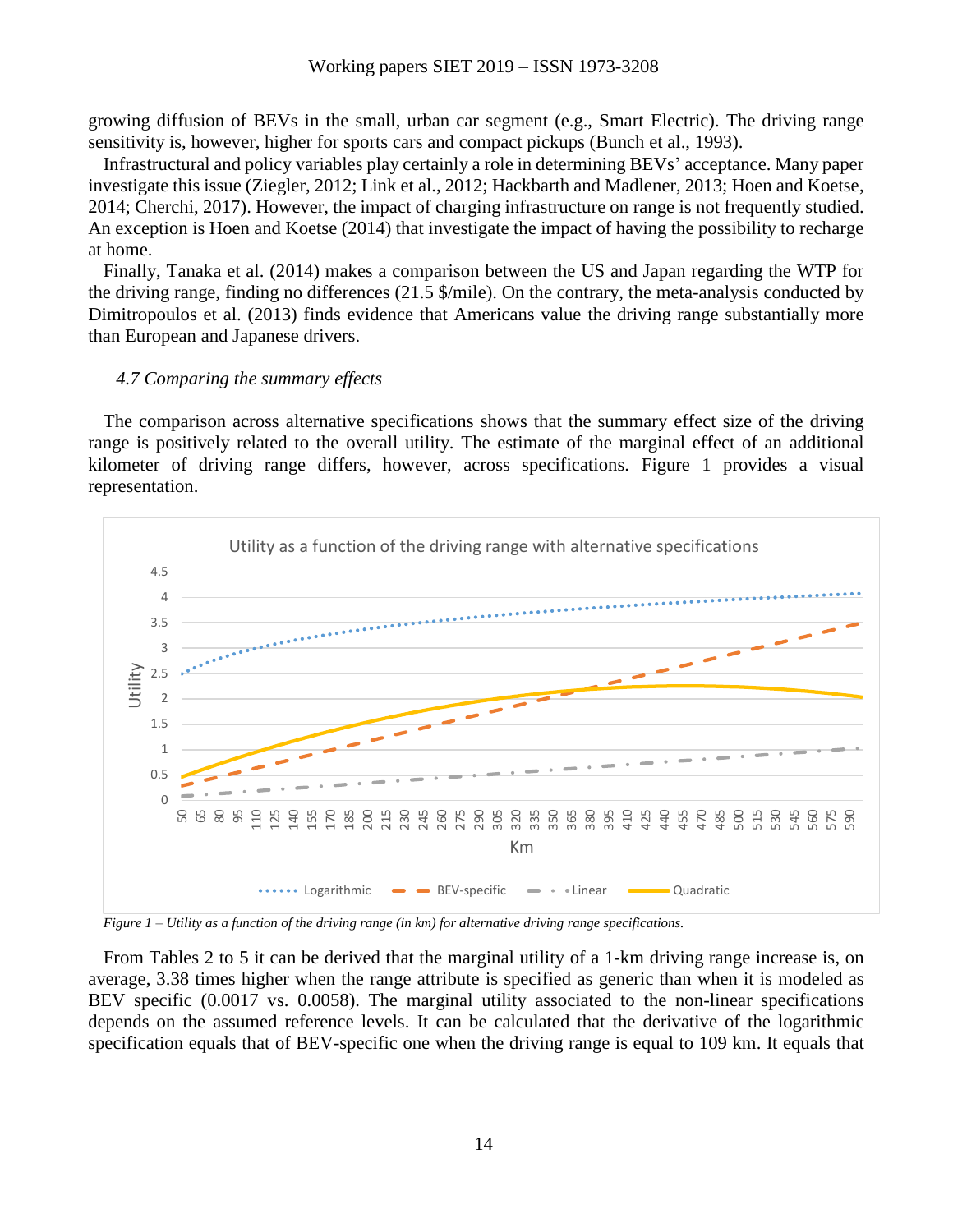of the linear one when the reference level is  $370 \text{ km}^{15}$ . The quadratic specification equals that of the BEV-specific one when the reference range is equal to 190 km and to the linear one when the reference range is equal to 370 km.

The implications of these results are the following. According to a recent document by the International Council on Clean Transportation (2018, figure 4, page 10), the average battery capacity of electric vehicles in 2014 was about 22-26 kWh, allowing a driving range of about 140 km (assuming the Nissan Leaf combined efficiency of 18.9 kWh per 100 km). If we assume 140 km a reference range level, the resulting marginal utilities would be: linear (0.0017), BEV-specific (0.0058), logarithmic (0.0046), quadratic (0.0069). Consequently, the linear specification would attribute the least importance to the driving range, while the quadratic one the highest importance. The same source shows that the average battery capacity of electric vehicles has increased in 2017, but quite differently among countries. It is estimated to be equal on average to 65 kWh in the US (the Tesla effect), to 39 kWh in Europe and to 27 kWh in China. By applying the US value and assuming an energy efficiency of 20.09 kWh per 100 km (as reported for the Tesla Model S), the resulting driving range is 325 km. Assuming this value as reference range, the marginal utilities in the four specifications are the following: linear (0.0017), BEVspecific (0.0058), logarithmic (0.0020), quadratic (0.0028). The BEV-specific specification leads to the highest range importance, whereas the other three specifications are lower.

To summarize, different specifications leads to difference marginal utilities of the driving range, depending also on the reference range levels. For low driving range values (below 200 km), the summary effect size derived from linear specification tends to underestimate the marginal utility relative to the other specifications. For higher driving range values (above 300 km), the summary effect size derived from BEV-specific specification tends to overestimate the marginal utility relative to the other specifications.

The above analysis is mainly based on the base-case coefficients. But because of the heterogeneity among studies in terms of model types, year of the survey, country, range specification and various socioeconomic factors, it is very relevant to test how these factors influence the importance attributed by the consumers to the driving range.

#### **5. Meta-regression of the WTP for the BEV driving range**

 $\overline{a}$ 

In order to search for common patterns among studies with different range specifications, we develop a common metric. Similarly to Dimitropoulos et al. (2013), we adopt as a metric the WTP for a marginal change of the driving range. Differently from Dimitropoulos et al. (2013), we have not estimated the alternative metric of the compensating variations, since in their case such alternative metric did not lead to significantly different results. The first task is to estimate for each primary study the implied WTP stemming from the driving range and purchasing price coefficients. Only in some cases the authors provided the WTP for the driving range. The WTP is the ratio of the marginal utility of the driving range and purchase price:

$$
WTP = -\left(\frac{\partial U}{\partial R} / \frac{\partial U}{\partial P}\right)
$$

where U is a stochastic utility function, encompassing the driving range of the vehicle, R, its purchase price, P, and other variables. When the range and price are linearly specified (generic linear or BEV-

<sup>&</sup>lt;sup>15</sup> The formula to be used to calculate the range that equates the marginal utilities of the logarithmic specification and that of the BEV specification is  $\frac{\beta_{log}}{r}$  $\frac{\log f}{X}/\beta_{BEV}$ , where *X* is the driving range in km. Similarly, for range that equates the marginal utilities between the logarithmic specification and the linear specification,  $\frac{\beta_{\log}}{N}$  $\frac{\log}{X}/\beta_{Lin}.$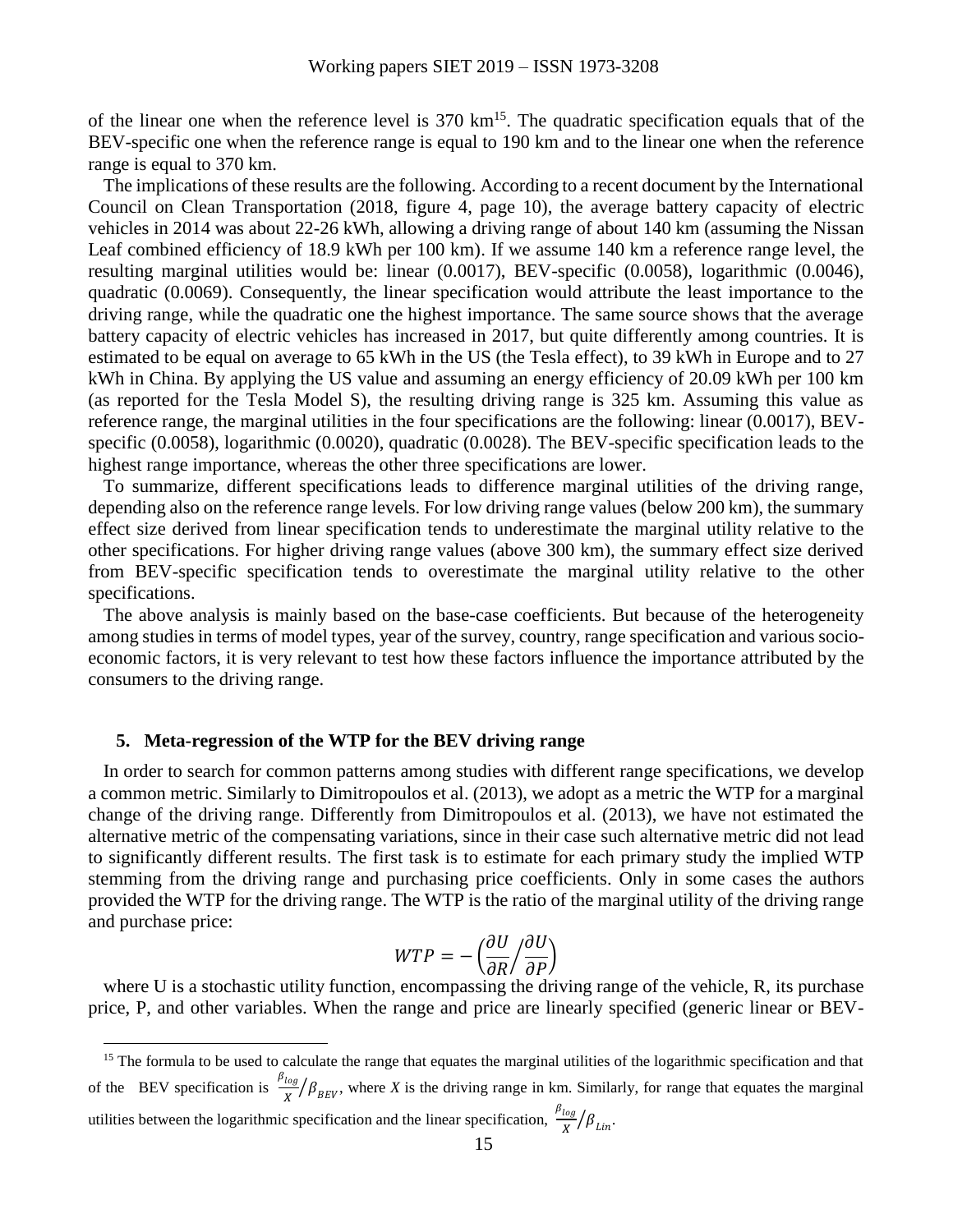specific linear), the WTP equals  $-(\beta_R/\beta_P)$ . On the contrary, when the driving range is non-linearly specified<sup>16</sup> (logarithmic or quadratic) the WTP is equal to  $-\left(\frac{\beta_R}{R}\right)$  $\frac{\partial R}{\partial R}/\beta_P$  for the logarithmic specification and to  $-(\beta_{R1} + 2\beta_{R1}R/\beta_P)$  for the quadratic specifications. Consequently, a reference level R must be defined. Following Dimitropoulos et al. (2013), we selected the mean of the driving range and the purchase price attribute used in the SP experiment, which, however, might vary substantially among primary studies.

As the estimates differ by year and by currency, in order to compare them one needs to standardize them to the same unit. We selected the Purchasing Power Parity-adjusted 2017 Euro for a 1-km range increase, in order to account for intertemporal and international differences in consumers' purchase power. We performed the standardization using indicators drawn from the OECD and IMF data series.

#### *5.1 Descriptive statistics on the WTP for the driving range*

The 35 primary studies provided us with 128 WTP estimates. We reported the number of WTP estimates drawn from each study and their average, maximum and minimum value in the last columns of [Table 9.](#page-26-0) [Figure 2](#page-15-0) provides a graphical representation of their distribution by WTP value. It can be seen that they are quite disperse, ranging from few Euro\km to more than 100  $\epsilon$ /km, depending on the range specification, model type, year of the survey and market segment.



<span id="page-15-1"></span><span id="page-15-0"></span>*Figure 2 – Number of WTP estimates per WTP value*

<sup>&</sup>lt;sup>16</sup> We will not describe the equations when the purchasing price is specified non-linearly, since they obviously imply the derivative of the formula describing the price attribute.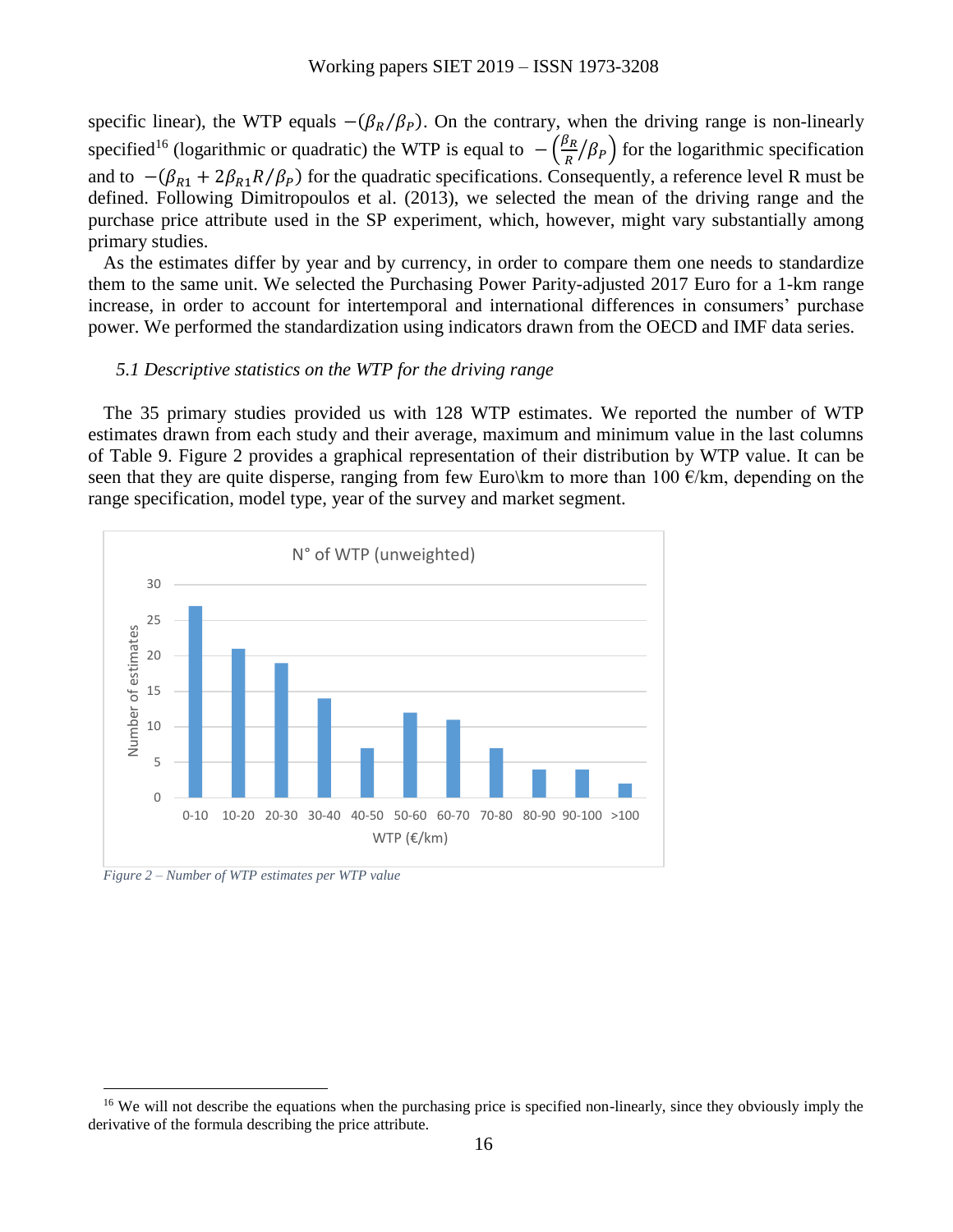| Year of the<br>survey                                | Unweighted<br>mean | Weighted average by the inverse of<br>$n^{\circ}$ of WTP estimates in the dataset | Weighted average by the inverse of $n^{\circ}$ of WTP<br>estimates in the dataset times the sample size |
|------------------------------------------------------|--------------------|-----------------------------------------------------------------------------------|---------------------------------------------------------------------------------------------------------|
| Up to the year<br>2000<br>(St. Dev)                  | 32.8<br>(31.9)     | 19.4<br>(34.7)                                                                    | 22.6<br>(32.1)                                                                                          |
| Between the<br>years 2000<br>and $2010$<br>(St. Dev) | 26.1<br>(17.3)     | 24.5<br>(26.8)                                                                    | 23.9<br>(32.1)                                                                                          |
| After the year<br>2011<br>(St. Dev)                  | 41.3<br>(30.3)     | 42.7<br>(31.5)                                                                    | 33.0<br>(36.6)                                                                                          |
| Grand<br>mean<br>(St. Dev)                           | 34.4<br>(27.9)     | 30.0<br>(28.3)                                                                    | 27.4<br>(28.8)                                                                                          |

*Table 6 – Summary statistics on WTP mean values under different weighting schemes*

[value](#page-15-1)

 $\overline{a}$ 

[Table 6](#page-15-1) reports some mean values, grouped by time period, unweighted or weighted using as weights a) the inverse of the number of estimates drawn from each dataset and b) the sample size over the number of estimates drawn from each paper  $(SS/n)$ , similarly to Dimitropoulous et al. (2013). Recall that Dimitropoulous et al. (2013)'s unweighted WTP estimate is equal to 66 to 70 PPP-adjusted 2005 US\$ per mile. Using the OECD and IMF data, such value correspond to a PPP-adjusted 2017 EUR per km equal to 32.20 and 36.59  $\epsilon/km^{17}$ , respectively. Our estimates are in line with Dimitropoulous et al. (2013)'s when the unweighted WTP is considered, while the unweighted ones are lower. It is also interesting to note that the WTP estimates for the primary studies conducted after the year 2011 are higher than those estimated in the previous periods. Contrary to Kurani (1994)'s expectations but in line with Jensen et al. (2013), respondents appear to increase the importance that they attribute to the driving range as their experience increased.

Note also that the standard deviations around the mean values and, consequently the 95% confidence intervals are very large. Dimitropoulous et al. (2013) finds also large confidence intervals, but, in our case, they include also the zero value. The large variation in the WTP estimates around the mean values require therefore a meta-regression analysis.

#### *5.2 Meta-regression results*

In order to perform a meta-regression, we have identified the following variables:

- WTP for a 1-km increase in 2017 EUR: dependent variable;
- Type of econometric model used, clustered into 3 groups: a) NML\_NL (SP, RP and joint SP\RP multinomial logit, nested logit, preference space model, conditional logit, cross-nested logit, random regret, error component multinomial logit), b) Mixed Logit (SP, RP and joint SP\RP mixed logit, probit, invariant stochastic effects model, correlations between alternatives model, independent multinomial probit), and c) LC\_H (latent class models, behavioral mixture model, hybrid choice model);

<sup>&</sup>lt;sup>17</sup> We use the value US real effective exchange rate for the US\$ equal to 109.31 and 117.45 for the year 2005 and 2017, respectively [\(http://data.imf.org/regular.aspx?key=61545862\)](http://data.imf.org/regular.aspx?key=61545862), and the value 0.73 for the PPP value between the EUR and the dollar (https://data.oecd.org/conversion/purchasing-power-parities-ppp.htm#indicator-chart).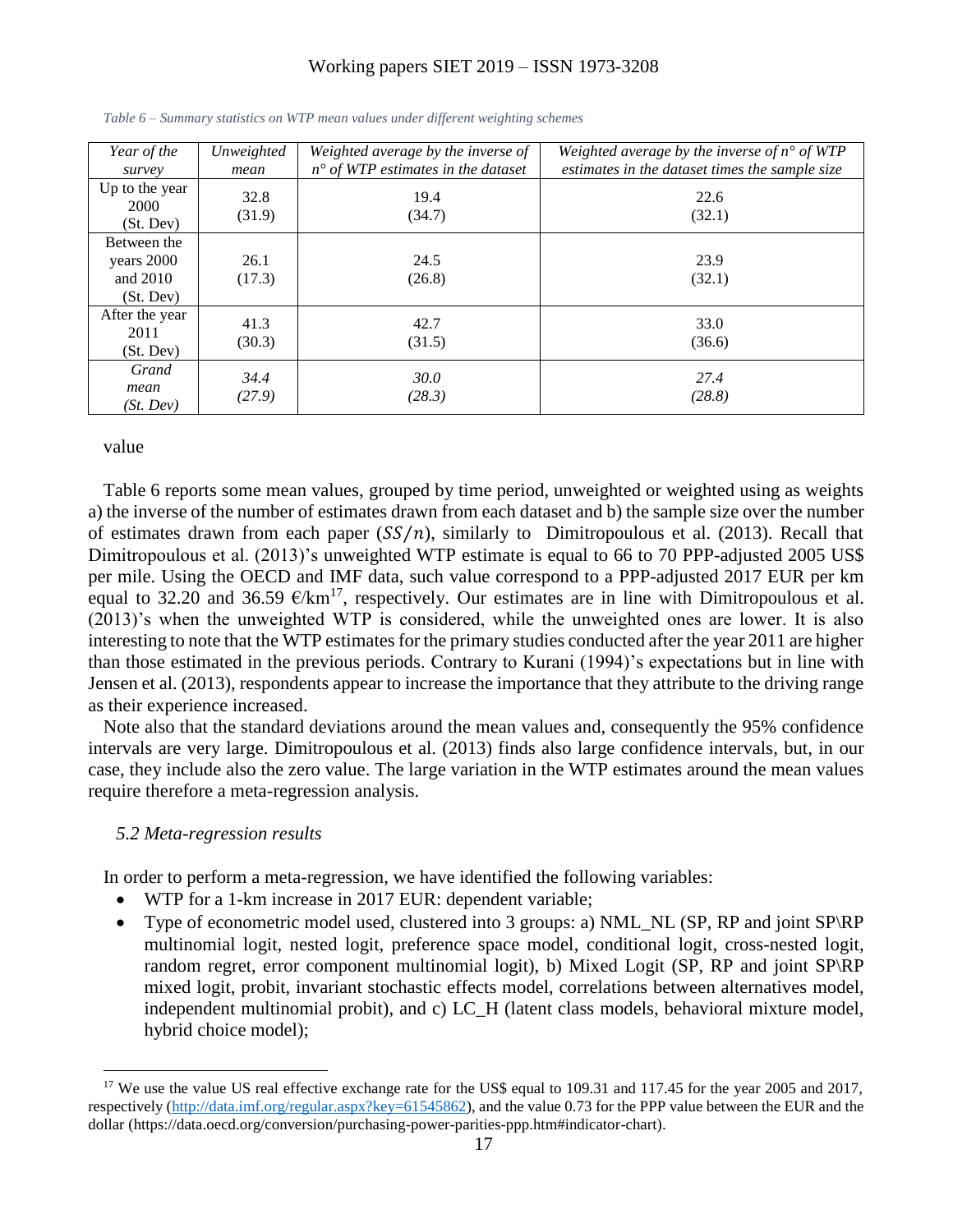- Year of the survey, grouped into a) up to the year 2000, b) between the years 2000 and 2010, and c) after the year 2010, when the current BEVs where introduced into the market;
- Range specification, grouped in a) Non-Linear (piecewise, logarithmic, quadratic), b) Generic, and c) BEV-specific;
- BEV driving range levels used in the SP hypothetical scenarios. Different studies, over the years, assumed different maximum BEV range levels, depending on the technological developments. We grouped them into three classes: a) less than 150 km, b) between 150 and 400 km, and c) more than 400 km.
- Gender: male or female;

 $\overline{a}$ 

- $\bullet$  N° of cars in the household: a) single-car household, and b) multi-car household;
- Age: grouped into a) less than 60 years old, and b) older than 60 years;
- Country where the data were collected, grouped into a) EU J (Europe and Japan, with Europe including Germany, Denmark, The Netherlands, Italy, and Austria) and b) non\_EU\_J (USA and Canada)

Estimates for other segmentations were also available (vehicle size, travel distance, commuting trips, before\after experiencing BEV use, specific US states such as California or Michigan, income groups), but insufficiently numerous to be used as an explanatory variable.

Since variance heterogeneity is likely to exist in the estimates, we estimated a linear pooled data random effect-size model<sup>18</sup>. The pools reflected the number of WTP estimates that were derived from each dataset. We tested three specifications: an unweighted pooled data random effect-size model and two weighted pooled data random effect-size models, using the weights described in Section 5.1. We tested also a further regression method, based on the generalized least square regression, obtaining very similar results<sup>19</sup>.

 $18$  As stated by Dimitropoulous et al. (2013), the dataset does not form a panel, but rather a sample of pooled data (Florax, 2002).

<sup>&</sup>lt;sup>19</sup> Generalized least squares regression are to perform linear regression when there is a certain degree of correlation between the residuals in a regression model. In these cases, ordinary least squares and weighted least squares can be statistically inefficient, or even give misleading inferences. Also Dimitropoulous et al. (2013) do not obtain substantially different outcomes using the weighted ordinary least square and the generalized least squares technique.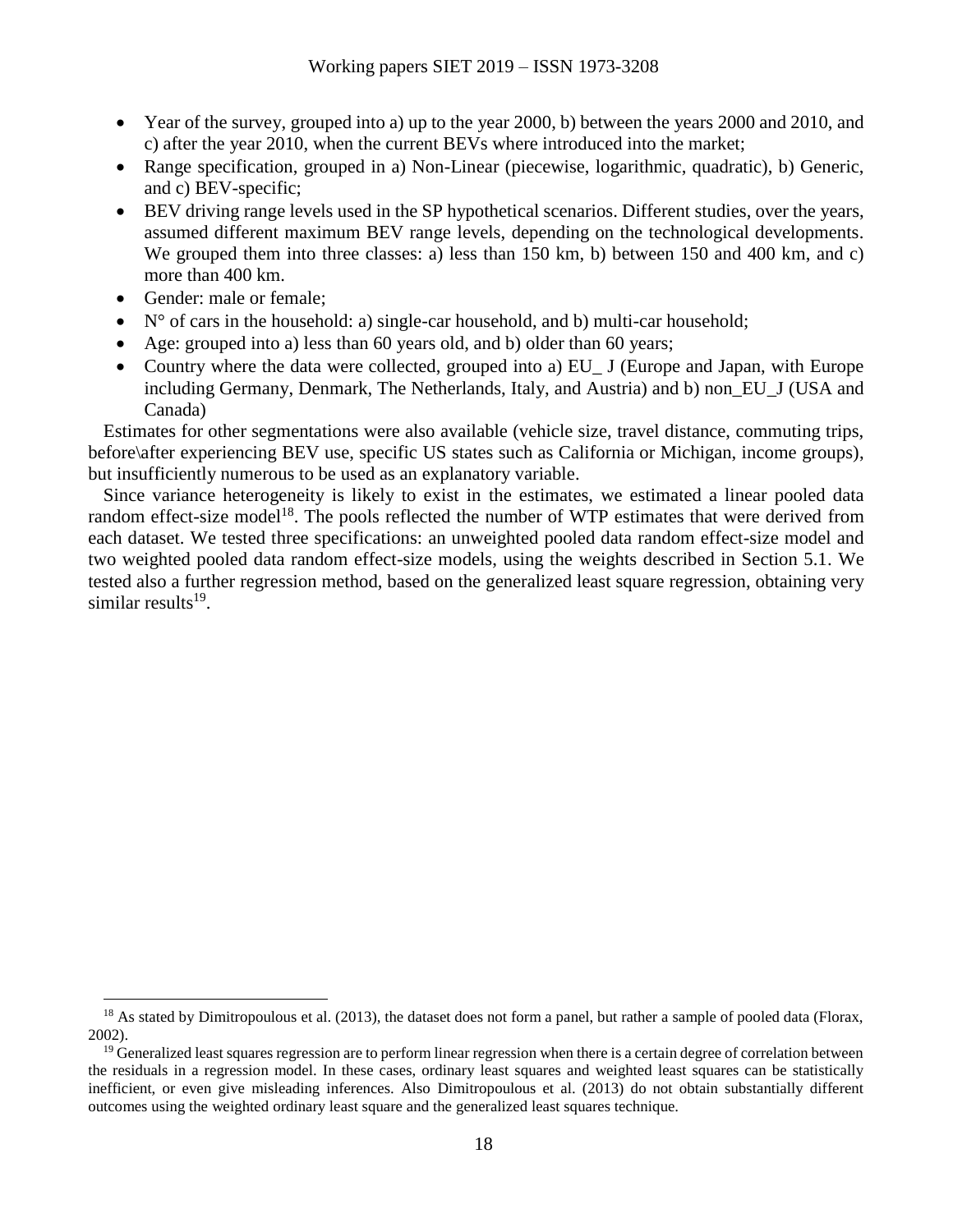<span id="page-18-0"></span>

|                                                | Unweghited                                             |           | Weighted a)<br>$(N^{\circ}$ estimates)                           |           | Weighted b)<br>$(N^{\circ}$ of estimates and sample<br>size) |           |  |  |  |  |  |
|------------------------------------------------|--------------------------------------------------------|-----------|------------------------------------------------------------------|-----------|--------------------------------------------------------------|-----------|--|--|--|--|--|
| Variable                                       | Coefficient                                            | t - ratio | Coefficient                                                      | t - ratio | Coefficient                                                  | t - ratio |  |  |  |  |  |
| Model type: with reference to MNL_NL           |                                                        |           |                                                                  |           |                                                              |           |  |  |  |  |  |
| Mixed                                          | $-2.10$                                                | $-0.41$   | $-2.65$                                                          | $-0.53$   | $-2.10$                                                      | $-0.41$   |  |  |  |  |  |
| Hybrid                                         | 3.63                                                   | 0.58      | 5.56                                                             | 0.78      | 3.63                                                         | 0.58      |  |  |  |  |  |
|                                                | Year of survey: with reference to Before the year 2000 |           |                                                                  |           |                                                              |           |  |  |  |  |  |
| Years 2000-2010                                | $-8.81$                                                | $-1.27$   | $-0.38$                                                          | $-0.05$   | $-8.81$                                                      | $-1.27$   |  |  |  |  |  |
| After the year 2010                            | 5.85                                                   | 0.83      | 9.46                                                             | 1.05      | 5.85                                                         | 0.83      |  |  |  |  |  |
| Range specification: with reference to Generic |                                                        |           |                                                                  |           |                                                              |           |  |  |  |  |  |
| Non-Linear                                     | 14.86**                                                | 2.54      | 11.87*                                                           | 1.89      | 14.86**                                                      | 2.54      |  |  |  |  |  |
| BEV-specific                                   | 14.14**                                                | 2.11      | $14.31*$                                                         | 1.88      | 14.14**                                                      | 2.11      |  |  |  |  |  |
|                                                |                                                        |           | BEV Range in the scenarios: with reference to less than 150 km   |           |                                                              |           |  |  |  |  |  |
| Between 150 and 400 km                         | $-6.70$                                                | $-0.79$   | $-3.33$                                                          | $-0.36$   | $-6.70$                                                      | $-0.79$   |  |  |  |  |  |
| More than 400 km                               | $-30.09***$                                            | $-4.25$   | $-24.28***$                                                      | $-3.18$   | $-30.09***$                                                  | $-4.25$   |  |  |  |  |  |
|                                                |                                                        |           | Socio-economic and geographical variables: dichotomous variables |           |                                                              |           |  |  |  |  |  |
| Gender: female                                 | $-3.21$                                                | $-0.34$   | $-10.22$                                                         | $-1.24$   | $-3.21$                                                      | $-0.34$   |  |  |  |  |  |
| N° cars in household: multi-<br>car            | $-15.36$                                               | $-0.97$   | $-21.12*$                                                        | $-1.81$   | $-15.36$                                                     | $-0.97$   |  |  |  |  |  |
| Age: more than 60 years old                    | $-1.38$                                                | $-0.12$   | $-2.66$                                                          | $-0.27$   | $-1.38$                                                      | $-0.12$   |  |  |  |  |  |
| Country: USA and Canada                        | $-8.83$                                                | $-1.57$   | $-9.95$                                                          | $-1.29$   | $-8.83$                                                      | $-1.57$   |  |  |  |  |  |
| Constant                                       | 41.02***                                               | 3.67      | 34.15***                                                         | 2.80      | 41.02***                                                     | 3.67      |  |  |  |  |  |
|                                                |                                                        |           |                                                                  |           |                                                              |           |  |  |  |  |  |
| Observations                                   | 128                                                    |           | 128                                                              |           | 128                                                          |           |  |  |  |  |  |
| R-squared                                      | 0.478                                                  |           | 0.430                                                            |           | 0.478                                                        |           |  |  |  |  |  |

*Table 7 – Results of the meta- regression model with all variables (full model)*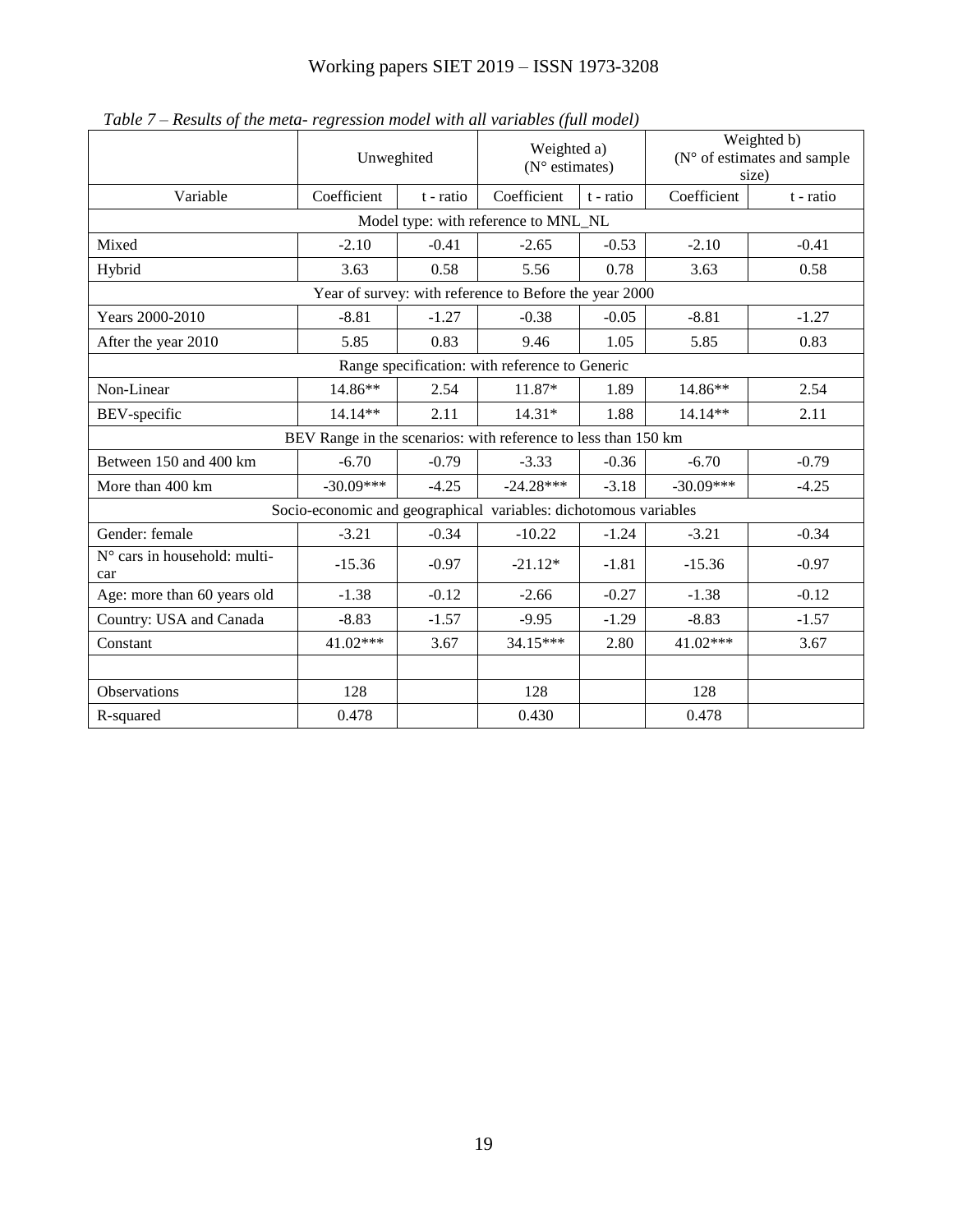|                     |            | Unweighted | Weighted a)<br>$(N^{\circ}$ estimates)                  |             | Weighted b)<br>( $N^{\circ}$ of estimates and<br>sample size) |           |  |
|---------------------|------------|------------|---------------------------------------------------------|-------------|---------------------------------------------------------------|-----------|--|
| Variable            | Coeff.     | t - ratio  | Coeff.                                                  | $t - ratio$ | Coeff.                                                        | t - ratio |  |
|                     |            |            | Year of survey: with reference to Before the year 2000  |             |                                                               |           |  |
| Years 2000-2010     | 9.38       | 1.21       | 11.41                                                   | 1.57        | 7.63                                                          | 1.01      |  |
| After the year 2010 | $20.83***$ | 2.64       | $22.65***$                                              | 3.01        | $18.81**$                                                     | 2.50      |  |
|                     |            |            | Range specification: with reference to Generic          |             |                                                               |           |  |
| Non-Linear          | $17.08**$  | 2.46       | $13.37**$                                               | 2.00        | $14.84**$                                                     | 2.14      |  |
| BEV-specific        | $23.90***$ | 2.91       | $20.42**$                                               | 2.54        | $21.40***$                                                    | 2.62      |  |
|                     |            |            | Maximum BEV Range in the scenarios: continuous variable |             |                                                               |           |  |
| Max BEV range       | $-0.04***$ | $-3.40$    | $-0.03***$                                              | $-3.09$     | $-0.03***$                                                    | $-3.34$   |  |
| Constant            | $21.18**$  | 2.53       | 19.93***                                                | 2.64        | 23.13***                                                      | 3.00      |  |
|                     |            |            |                                                         |             |                                                               |           |  |
| <b>Observations</b> | 128        |            | 128                                                     |             | 128                                                           |           |  |
| R-squared           | 0.337      |            | 0.322                                                   |             | 0.334                                                         |           |  |

<span id="page-19-0"></span>*Table 8 – Results of the meta- regression model with fewer explanatory variables (parsimonious model)*

We report the results of two models: a full model with all explanatory variables [\(Table 7\)](#page-18-0) and a parsimonious model with a selection of the explanatory variables [\(Table 8\)](#page-19-0). By jointly reading the results presented in [Table 7](#page-18-0) and [Table 8,](#page-19-0) these conclusions can be drawn.

The model type (MNL\_LN, Mixed, Hybrid\_LC) does not significantly affect the WTP.

It is confirmed that range specification is crucial for the estimation of the WTP: nonlinear (piecewise, logarithmic, quadratic) specifications lead on average to a 14.86-19.45  $\epsilon$ \km higher estimate than the generic one, and, similarly, the BEV-specification to a 14.14-19.39  $\epsilon$  km higher estimate relative to the generic one.

The BEVs' driving range assumptions presented to the respondent during the SP exercises impact their WTP for the range. The higher the BEVs range assumed the lower their WTP for an additional km of driving range. Of course, the scenarios should be realistic and be based on the current BEV ranges offered in the market. As they become higher, the less important is understandably the consumers' WTP, proving its non-linearity. This result stems both from [Table 7,](#page-18-0) where 3 BEVs driving range reference classes are used (less than 150 km, between 150 and 400 km, and more than 400 km), and from [Table 8,](#page-19-0) where range enters the regression as a continuous variable. Note that in [Table 7,](#page-18-0) 400 km appears to be a threshold: the ranges between 150 and 400 km are not valued more than those below 150 km, while when they are higher than 400 km the WTP drops by 30  $\epsilon$ /km.

The "After the year 2010" variable, relative to the "Before the year 2000" variable, is weekly significant and with a positive sign in one of the specifications (when the range is coded as continuous variable). Such result does not confirm, the opinion expressed by Kurani et al. (1994) according to whom the lack of experience might lead to an overestimate of the WTP for driving range. More in line with Franke et al (2017) and with Jensen et al. (2013), in the parsimonious model [\(Table 8\)](#page-19-0), the importance of the driving range seems to have increased as customers acquired more direct and indirect experience with BEVs.

Unexpectedly, no statistically significant difference among WTP estimates seems to exist between USA and Canada on the one hand and the European countries and Japan on the other hand, although travel distances and travel habits are quite different between these two groups of countries.

With regards to the socio-economic and geographical variables, only in one specification the variable "owning more than one car in a household" leads to a 90% statistically significant lower WTP. The lack of significant results with regards to the socio-economic covariates confirm what already stated by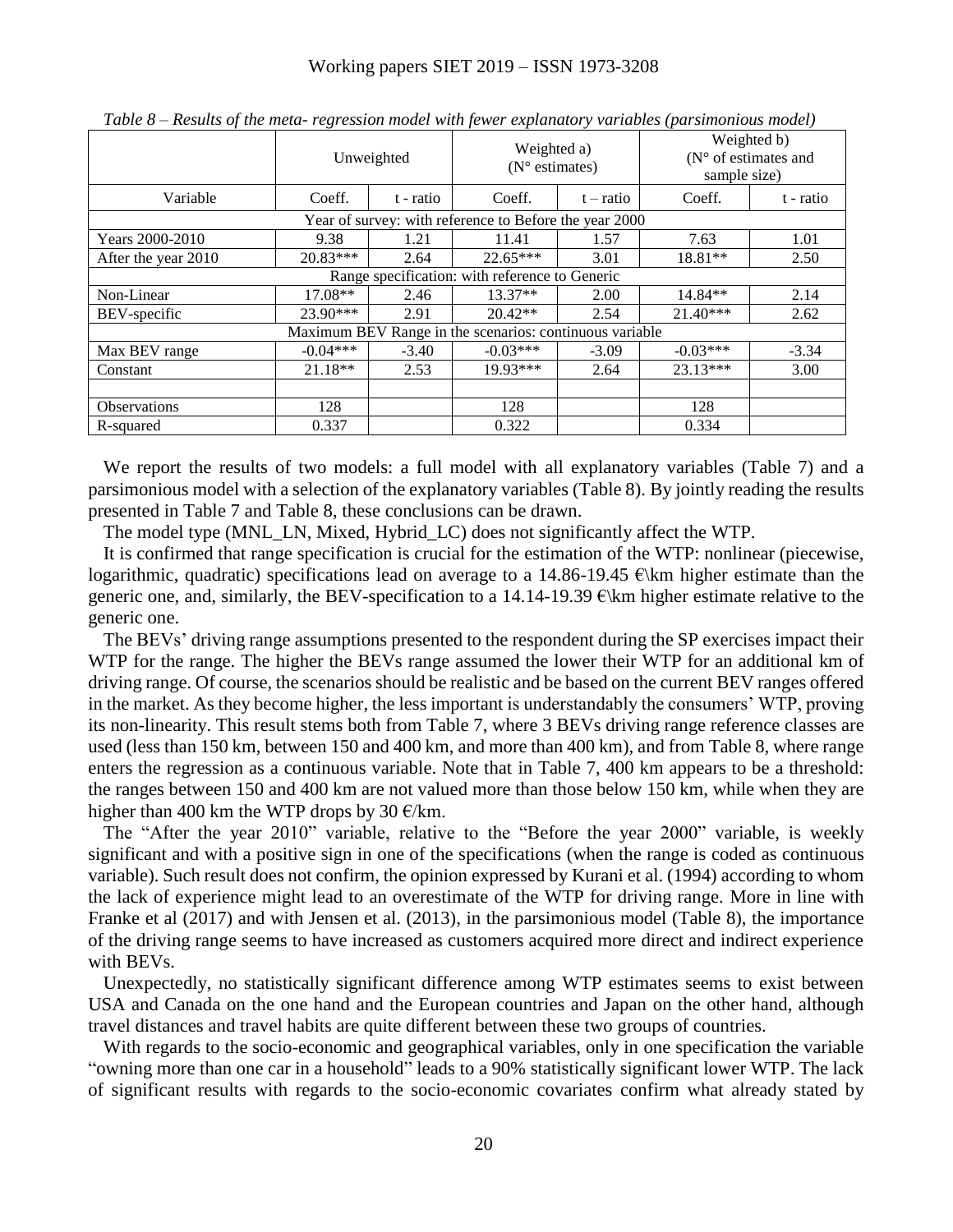Dimitropoulous et al. (2013), i.e. the impact of the socio-economic and geographical variables on the WTP for the BEVs driving range is not often and consistently studied.

#### **6. Conclusions and policy implications**

One of the main motivation of our study was to assess whether the conclusion drawn by Dimitropoulos et al. (2013) still hold true and what new insight can be derived from more recent studies given the many changes that occurred in the last years concerning the BEVs' uptake in the market, the growing consumers direct and indirect experience with BEVs, the increased driving range of the BEVs, and the growing diffusion of the charging infrastructure. While Dimitropoulos et al. (2013) could use only primary studies based on surveys carried out in the period 1977-2009, we added papers based on surveys carried out up to the year 2017.

We carried out two meta-analysis exercises: the estimation of the summary effect size of the driving range coefficient, and a meta-regression of the WTP for a 1-km increase in the BEVs' driving range.

As far as the summary effect size is concerned, the primary studies used five different driving range attribute specifications (generic, BEV-specific, logarithmic, quadratic and piecewise linear). We have been able to estimate four summary effect size estimates, as it was not possible to identify the one for the piecewise linear specification. The main finding is that different specifications leads to different marginal utilities. For low driving range values (below 200 km), the summary effect size derived from linear specification tends to underestimate the marginal utility relative to the other specifications. For higher driving range values (above 300 km), the summary effect size derived from BEV-specific specification tends to overestimate the marginal utility. Consequently, it is advisable that researchers estimate different driving range specifications and compare the results in terms of parameters and WTPs. Great attention should be paid to use realistic range levels in specifying the SP hypothetical scenarios.

In order to search for common patterns among studies, we used the "WTP for a 1-km increase in the BEVs' driving range" metric. We find that an average the WTP varies between 27.4 and 34.4  $\epsilon$ /km at 2017 prices, which is a slightly lower estimate than that obtained by Dimitropoulos et al. (2013). This result contains two important messages. The first is that on average, the importance attributed to the BEV's range by the consumers has not decreased, notwithstanding the above-discussed favorable changes to the BEVs technology, costs and charging infrastructure explained. The second is that there is a very large dispersion of the estimates around the mean values, implying that there is a large heterogeneity due to differences in respondents' needs, vehicle segments and modelling techniques.

The meta-regression allowed us to further explore and test statistically these conclusions. The econometric model used (MNL, Mixed logit, Hybrid) does not significantly affect the WTP estimate. On the contrary, it confirmed that the generic range specification leads to an underestimation of the WTP relative to the nonlinear and BEV-specific ones of about 14-19  $E/km$ . We find that the BEVs' driving range assumptions presented to the respondents during the SP exercises negatively affect their WTP for the BEV-range. Interestingly, over the years the WTP estimates do not decline, contrary to what expected by Kurani et al. (1994), and confirming the findings by Jensen et al. (2013) that drivers attribute more importance to the BEVs' driving range after experiencing them. There is some statistical evidence that a threshold might exist above which the BEVs' driving range becomes less important. We recorded a significant WTP drop after 400 km, but more empirical evidence is needed to confirm this result. Finally, we did not find consistent statistical evidence from the primary studies on the impact of the various socioeconomic, territorial or infrastructural covariates. More work needs to be done at this regard as well, in particular concerning the charging infrastructure and the mobility needs, as underlined by Dimitropoulos et al. (2013).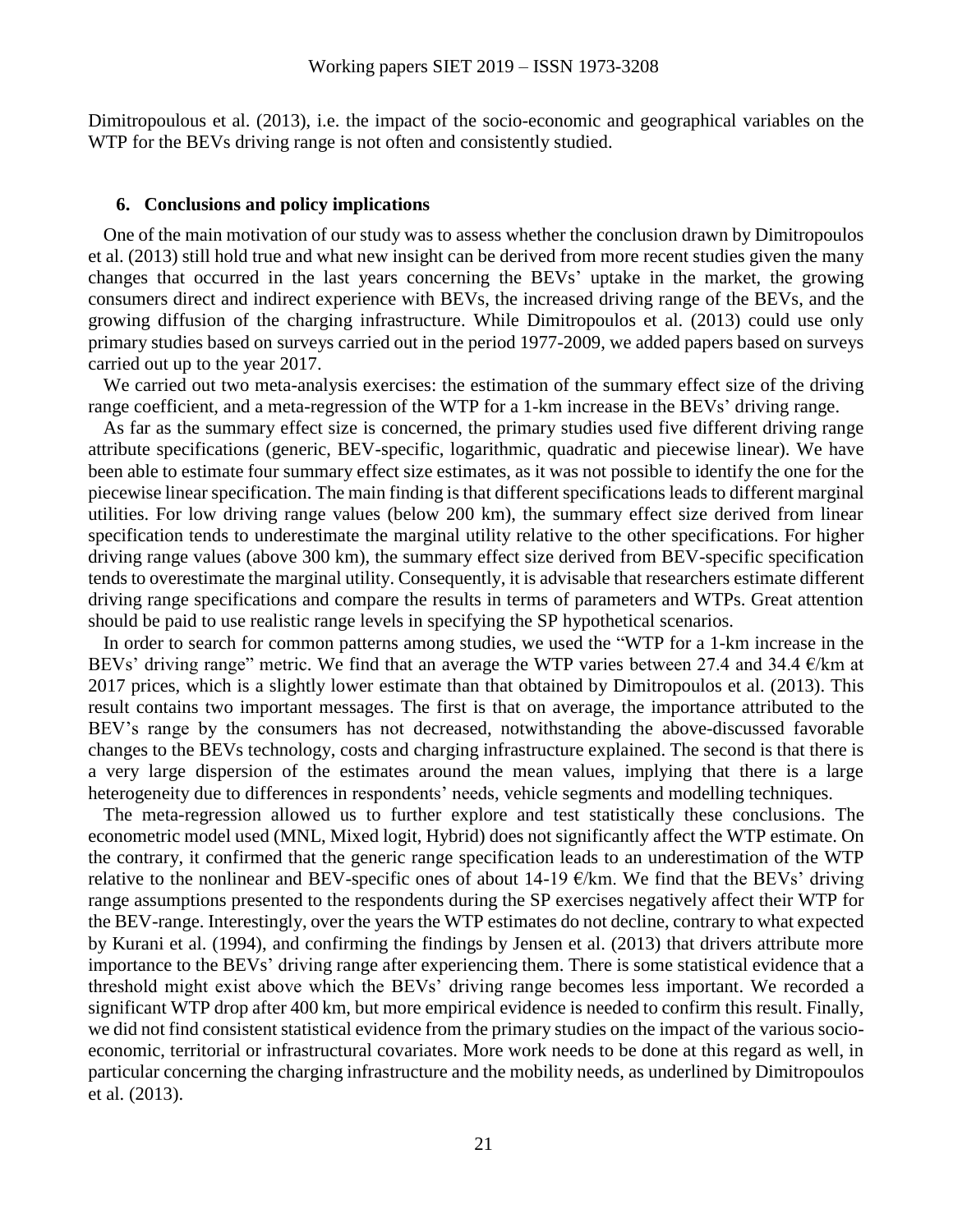With reference to the policy implications, the starting point is that the BEV's driving range is still perceived as a major issue. According to our estimates, a 100 km driving range improvement is valued on average about 2,700-3,400 EUR. Stated differently, this is the discount that would convince a consumer to buy a BEV instead of a conventional car, ceteris paribus, if the BEVs' driving range is 100 km lower than that of a conventional  $car^{20}$ . An important policy implication for the policy makers is that there is still a pressing need to improve batteries, making them less costly and also more efficiency in terms of weight, volume and energy density. As experience in the past, technological progress for batteries depends on public research funding and industry efforts in pursuing the industrialization of the scientific breakthroughs. Much progress has been achieved in the last decades; more progress is however needed if BEVs' uptake is considered important from a societal point of view.

Although it has not clearly emerged from the primary studies, the improvements in the charging infrastructures are most likely crucial to overcome the "range anxiety". Policy makers should consequently put more effort to encourage their diffusion (also in less densely populated areas), to enhance interoperability, to issue clear parking regulation in the charging areas, and to increase their power in order to reduce charging times. The proper interplay between policy makers (at national or local level) and industry is crucial to speed up investment in the public and private charging to set the stage for BEV's diffusion.

Although there are some studies evaluating the importance attributed to the BEVs' driving range among car market segments (Bunch et al., 1993, Jensen et al.,2013; Hackbarth and Madlener, 2013), we were not able to answer via meta-analysis the question we raise regarding the existence of two distinct car market segments (long range intercity cars vs. short range city cars). More research is needed in order to provide the automotive industry with this crucial information.

Finally, carrying out this study we have become aware of the several issue that one encounters when carrying out a meta-analysis. We highlight them as suggestions to those that will undertake future research efforts in the analysis of the consumers' preferences in car choice. It is essential that the primary studies describe in detail the respondents' sample, the year of the survey, the hypothetical scenarios presented to the respondents and the attribute levels used (and their coding). It also would be important that the authors derive their own WTP estimates for the non-monetary attributes and analyze them. With special reference to the driving range attributes, our suggestion is to test different specifications, to estimate their WTP selecting the appropriate reference levels and to explore and document the relevant covariates, including infrastructural, trip purpose, and charging habits variables.

#### *References*

- Achtnicht, M., Bühler, G., Hermeling, C. (2012). The impact of fuel availability on demand for alternative-fuel vehicles. Transportation Research Part D: Transport and Environment, 17(3), 262- 269.
- Bahamonde-Birke, F. J., Hanappi, T. (2016). The potential of electromobility in Austria: Evidence from hybrid choice models under the presence of unreported information. *Transportation Research Part A: Policy and Practice*, *83*, 30-41.

 $20$  On the contrary it is well documented that BEVs still have a higher total cost of ownerships that conventional vehicles (e.g., Giansoldati et al., 2018)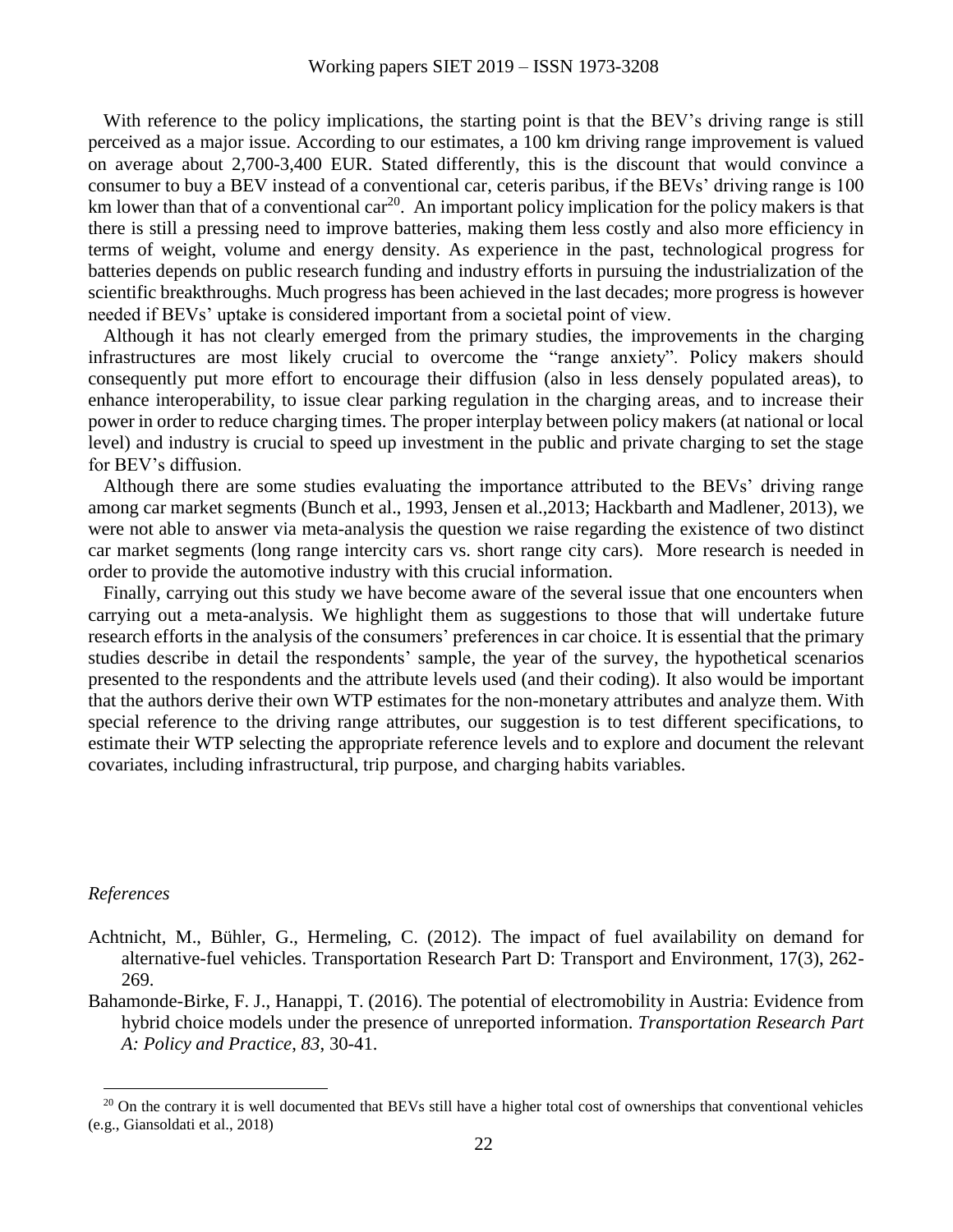- Batley, R. P., Toner, J. P., Knight, M. J. (2004). A mixed logit model of UK household demand for alternative-fuel vehicles. International Journal of Transport Economics/Rivista internazionale di economia dei trasporti, 55-77.
- Beck, M. J., Rose, J. M., Greaves, S. P. (2017). I can't believe your attitude: a joint estimation of best worst attitudes and electric vehicle choice. Transportation, 44(4), 753-772.
- Beggs, S. D., Cardell, N. S. (1980). Choice of smallest car by multi-vehicle households and the demand for electric vehicles. Transportation Research Part A: General, 14(5-6), 389-404.
- Beggs, S., Cardell, S., Hausman, J. (1981). Assessing the potential demand for electric cars. Journal of econometrics, 17(1), 1-19.
- Bloomberg (2017). Website [https://www.bloomberg.com/news/articles/2017-12-05/latest-bull-case-for](https://www.bloomberg.com/news/articles/2017-12-05/latest-bull-case-for-electric-cars-the-cheapest-batteries-ever.%20Accessed%2020%20December%202017)[electric-cars-the-cheapest-batteries-ever. Accessed 20 December 2017.](https://www.bloomberg.com/news/articles/2017-12-05/latest-bull-case-for-electric-cars-the-cheapest-batteries-ever.%20Accessed%2020%20December%202017)
- Bočkarjova, M., Rietveld, P., Knockaert, J., Steg, L. (2014). Dynamic consumer heterogeneity in electric vehicle adoption. innovation, 3, 4.
- Borenstein, M., Hedges, L. V., Higgins, J. P., & Rothstein, H. R. (2009). Introduction to meta-analysis. John Wiley & Sons.
- Brownstone, D., Bunch, D. S., Train, K. (2000). Joint mixed logit models of stated and revealed preferences for alternative-fuel vehicles. Transportation Research Part B: Methodological, 34(5), 315-338.
- Bunch, D. S., Bradley, M., Golob, T. F., Kitamura, R., Occhiuzzo, G. P. (1993). Demand for clean-fuel vehicles in California: a discrete-choice stated preference pilot project. Transportation Research Part A: Policy and Practice, 27(3), 237-253.
- Calfee, J. E. (1985). Estimating the demand for electric automobiles using fully disaggregated probabilistic choice analysis. Transportation Research Part B: Methodological, 19(4), 287-301.
- Cherchi, E. (2017). A stated choice experiment to measure the effect of informational and normative conformity in the preference for electric vehicles. Transportation Research Part A: Policy and Practice, 100, 88-104.
- Chorus, C. G., Koetse, M. J., & Hoen, A. (2013). Consumer preferences for alternative fuel vehicles: Comparing a utility maximization and a regret minimization model. Energy Policy, 61, 901-908.
- Christensen, L., Kveiborg, O., Mabit, S. L. (2010). The market for electric vehicles–What do potential users want. In Proceedings of the 12th world conference on transportation research (WCTR'10), Lisbon, Portugal (pp. 11-15).
- Coffman, M., Bernstein, P., Wee, S. (2017). Electric vehicles revisited: a review of factors that affect adoption. Transport Reviews, 37(1), 79-93.
- Dagsvik, J. K., Wennemo, T., Wetterwald, D. G., Aaberge, R. (2002). Potential demand for alternative fuel vehicles. Transportation Research Part B: Methodological, 36(4), 361-384.
- Danielis, R., Giansoldati, M., & Rotaris, L. (2018). A probabilistic total cost of ownership model to evaluate the current and future prospects of electric cars uptake in Italy. Energy Policy, 119, 268- 281.
- Daziano, R. A. (2012). Taking account of the role of safety on vehicle choice using a new generation of discrete choice models. Safety Science, 50(1), 103-112.
- Daziano, R. A. (2013). Conditional-logit Bayes estimators for consumer valuation of electric vehicle driving range. Resource and Energy Economics, 35(3), 429-450.
- Daziano, R. A., Chiew, E. (2012). Electric vehicles rising from the dead: data needs for forecasting consumer response toward sustainable energy sources in personal transportation. Energy Policy, 51, 876-894.
- Dimitropoulos, A., Rietveld, P., Van Ommeren, J. N. (2013). Consumer valuation of changes in driving range: A meta-analysis. Transportation Research Part A: Policy and Practice, 55, 27-45.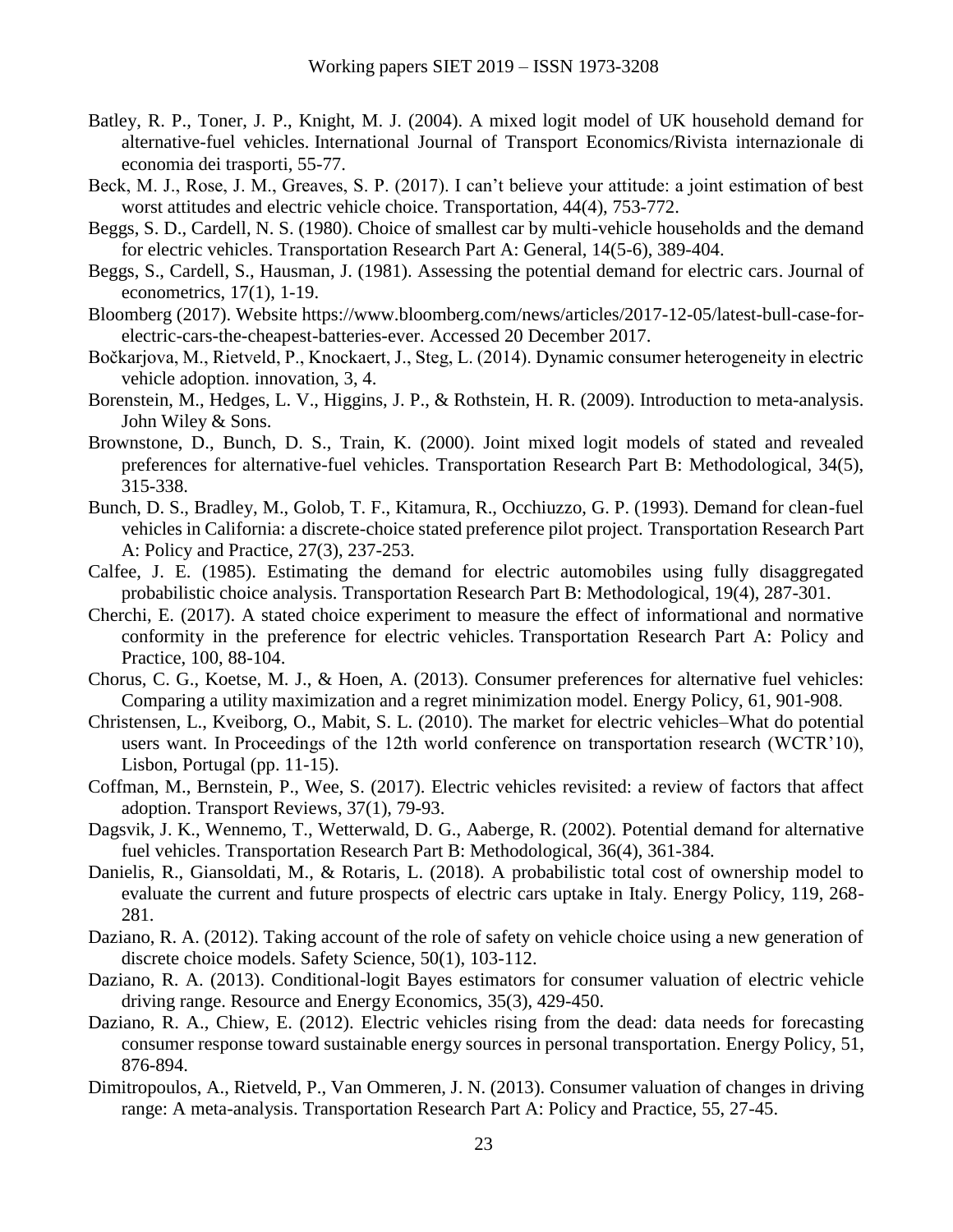- Dimitropoulos, A., van Ommeren, J. N., Koster, P., Rietveld, P. (2016). Not fully charged: Welfare effects of tax incentives for employer-provided electric cars. Journal of Environmental Economics and Management, 78, 1-19.
- Egbue, O., Long, S. (2012). Barriers to widespread adoption of electric vehicles: An analysis of consumer attitudes and perceptions. Energy policy, 48, 717-729.
- Ewing, G., Sarigöllü, E. (2000). Assessing consumer preferences for clean-fuel vehicles: A discrete choice experiment. Journal of public policy & marketing, 19(1), 106-118.
- Ewing, G.O., Sarigöllü, E., (1998). Car fuel-type choice under travel demand management and economic incentives. Transportation Research Part D 3 (6), 429-444.
- Fernández-Antolín, A., de Lapparent, M., Bierlaire, M. (2016). Modeling purchases of new cars: an analysis of the 2014 French market. Theory and Decision, 1-27.
- Florax, R.J.G.M., (2002). Accounting for Dependence Among Study Results in Meta-analysis: Methodology and Applications to the Valuation and Use of Natural Resources. Research Memorandum 2002–2005. Vrije Universiteit Amsterdam, February.
- Franke, T., Günther, M., Trantow, M., Krems, J. F. (2017). Does this range suit me? Range satisfaction of battery electric vehicle users. Applied ergonomics, 65, 191-199.
- Franke, T., Krems, J. F. (2013). What drives range preferences in electric vehicle users? Transport Policy, 30, 56-62.
- Franke, T., Neumann, I., Bühler, F., Cocron, P., Krems, J.F., (2012). Experiencing range in an electric vehicle: understanding psychological barriers. Applied Psychology 61 (3), 368–391.
- Giansoldati M., Danielis R., Rotaris L., Scorrano, M. (2018). The role of driving range in consumers' purchasing decision for electric cars in Italy. Energy 165, Part A, 267-274.
- Giansoldati, M., Rotaris, L., Danielis, R., & Scorrano, M. (2017). La stima della domanda di auto elettriche basata sulla metanalisi. Rivista di Economia e Politica dei Trasporti, n. 2, art. 5.
- Glass, G. V. (1976). Primary, secondary, and meta-analysis of research. Educational Researcher, 5, 3-8.
- Golob, T.F., Torous, J., Bradley, M., Brownstone, D., Crane, S.S., Bunch, D.S., (1997). Commercial fleet demand for alternative-fuel vehicles in California. Transportation Research Part A 31 (3), 219– 233.
- Hackbarth, A., Madlener, R. (2013). Consumer preferences for alternative fuel vehicles: A discrete choice analysis. Transportation Research Part D: Transport and Environment, 25, 5-17.
- Hackbarth, A., Madlener, R. (2016). Willingness-to-pay for alternative fuel vehicle characteristics: A stated choice study for Germany. Transportation Research Part A: Policy and Practice, 85, 89-111.
- Hidrue, M. K., Parsons, G. R., Kempton, W., & Gardner, M. P. (2011). Willingness to pay for electric vehicles and their attributes. Resource and Energy Economics, 33(3), 686-705.
- Higgins, J. P., Green, S. (2008). Cochrane handbook for systematic reviews of interventions. West Sussex, UK: John Wiley Sons.
- Hoen, A., Koetse, M. J. (2014). A choice experiment on alternative fuel vehicle preferences of private car owners in the Netherlands. Transportation Research Part A: Policy and Practice, 61, 199-215.
- Huang, B. Gan (2015) Discrete Choice Analysis on Demand for Electric Vehicles. Journal of University of Shanghai for Science and Technology.
- International Council on Clean Transportation (2018), Power play: How governments are spurring the electric vehicle industry, White Paper, May (https://www.theicct.org/publications/global-electricvehicle-industry).
- Ioannides, J. P. A. (2016). The mass production of redundant, misleading, and conflicted systematic reviews and meta-analyses. Milbank Quarterly, 94, 485-514.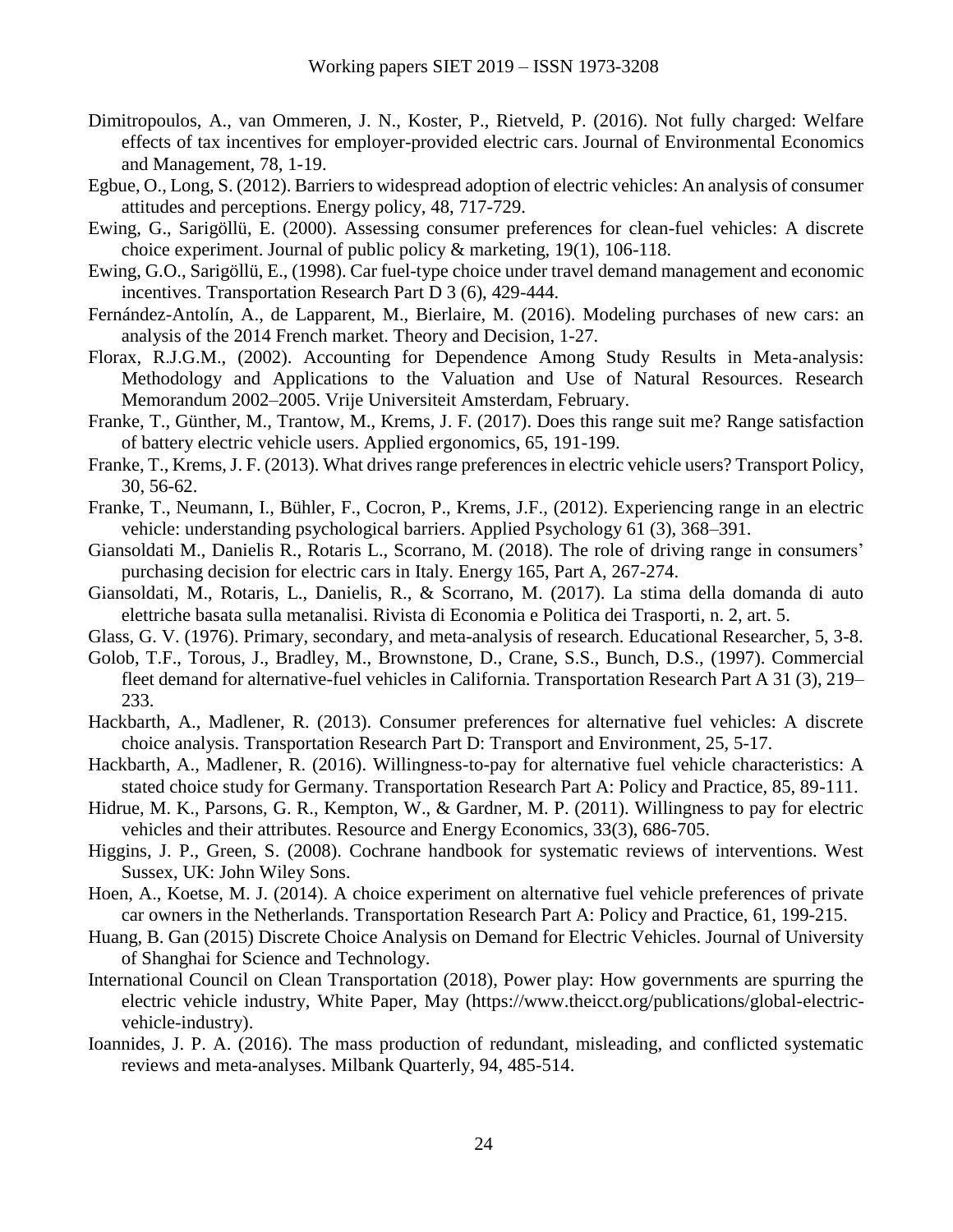- Jensen, A. F., Cherchi, E., Mabit, S. L. (2013). On the stability of preferences and attitudes before and after experiencing an electric vehicle. Transportation Research Part D: Transport and Environment, 25, 24-32.
- Jensen, A. F., Mabit, S. L. (2017). The use of electric vehicles: A case study on adding an electric car to a household. Transportation Research Part A: Policy and Practice, 106, 89-99.
- Jensen, A., Cherchi, E., Ortúzar, J.deD., (2014). A long panel survey to elicit variation in preferences and attitudes in the choice of electric vehicles. Transportation 41 (5), 973–993.
- Jung, M. F., Sirkin, D., Gür, T. M., Steinert, M. (2015). Displayed uncertainty improves driving experience and behavior: The case of range anxiety in an electric car. In Proceedings of the 33rd Annual ACM Conference on Human Factors in Computing Systems (pp. 2201-2210).
- Junquera, B., Moreno, B., Álvarez, R. (2016). Analyzing consumer attitudes towards electric vehicle purchasing intentions in Spain: Technological limitations and vehicle confidence. Technological Forecasting and Social Change, 109, 6-14.
- Kim, J., Rasouli, S., Timmermans, H. (2014). Expanding scope of hybrid choice models allowing for mixture of social influences and latent attitudes: Application to intended purchase of electric cars. Transportation research part A: policy and practice, 69, 71-85.
- Kim, S., Lee, J., Lee, C. (2017). Does Driving Range of Electric Vehicles Influence Electric Vehicle Adoption? Sustainability, 9(10), 1783.
- Krause, R. M., Lane, B. W., Carley, S., Graham, J. D. (2016). Assessing demand by urban consumers for plug-in electric vehicles under future cost and technological scenarios. International Journal of Sustainable Transportation, 10(8), 742-751.
- Krupa, J. S., Rizzo, D. M., Eppstein, M. J., Lanute, D. B., Gaalema, D. E., Lakkaraju, K., Warrender, C. E. (2014). Analysis of a consumer survey on plug-in hybrid electric vehicles. Transportation Research Part A: Policy and Practice, 64, 14-31.
- Kurani, K.S., Turrentine, T., Sperling, D., (1994). Demand for electric vehicles in hybrid households: an exploratory analysis. Transport Policy 1 (4), 244–256.
- Link, C., Raich, U., Sammer, G., Stark, J. (2012). Modeling demand for electric cars-a methodical approach. Procedia-Social and Behavioral Sciences, 48, 1958-1970.
- Liu, Y., Cirillo, C. (2017). A generalized dynamic discrete choice model for green vehicle adoption. Transportation Research Procedia, 23, 868-886. (to appear aslo in Transportation Research Part A)
- Mabit, S. L., Fosgerau, M. (2011). Demand for alternative-fuel vehicles when registration taxes are high. Transportation Research Part D: Transport and Environment, 16(3), 225-231.
- Oliveira, G. D., Dias, L. M. C., Sarabando dos Santos, P. C. (2015). Modelling consumer preferences for electric vehicles in Portugal: an exploratory study. Management of Environmental Quality: An International Journal, 26(6), 929-950.
- Parsons, G.R., Hidrue, M.K., Kempton, W., Gardner, M.P., (2011). Can vehicle-to-grid revenues help electric vehicles on the market? Working Paper 2011-21. Department of Economics, University of Delaware, Newark, DE.
- Potoglou, D., & Kanaroglou, P. S. (2007). Household demand and willingness to pay for clean vehicles. Transportation Research Part D: Transport and Environment, 12(4), 264-274.
- Potoglou, D., & Kanaroglou, P. S. (2007). Household demand and willingness to pay for clean vehicles. Transportation Research Part D: Transport and Environment, 12(4), 264-274.
- Ramjerdi, F., & Rand, L. (2000). Demand for clean fuel car in Norway. In Urban Transport Systems. Proceedings from the 2nd KFB Research Conference in Lund, Sweden, 7-8 June, 1999 (Bulletin 187) (No. 187: 01).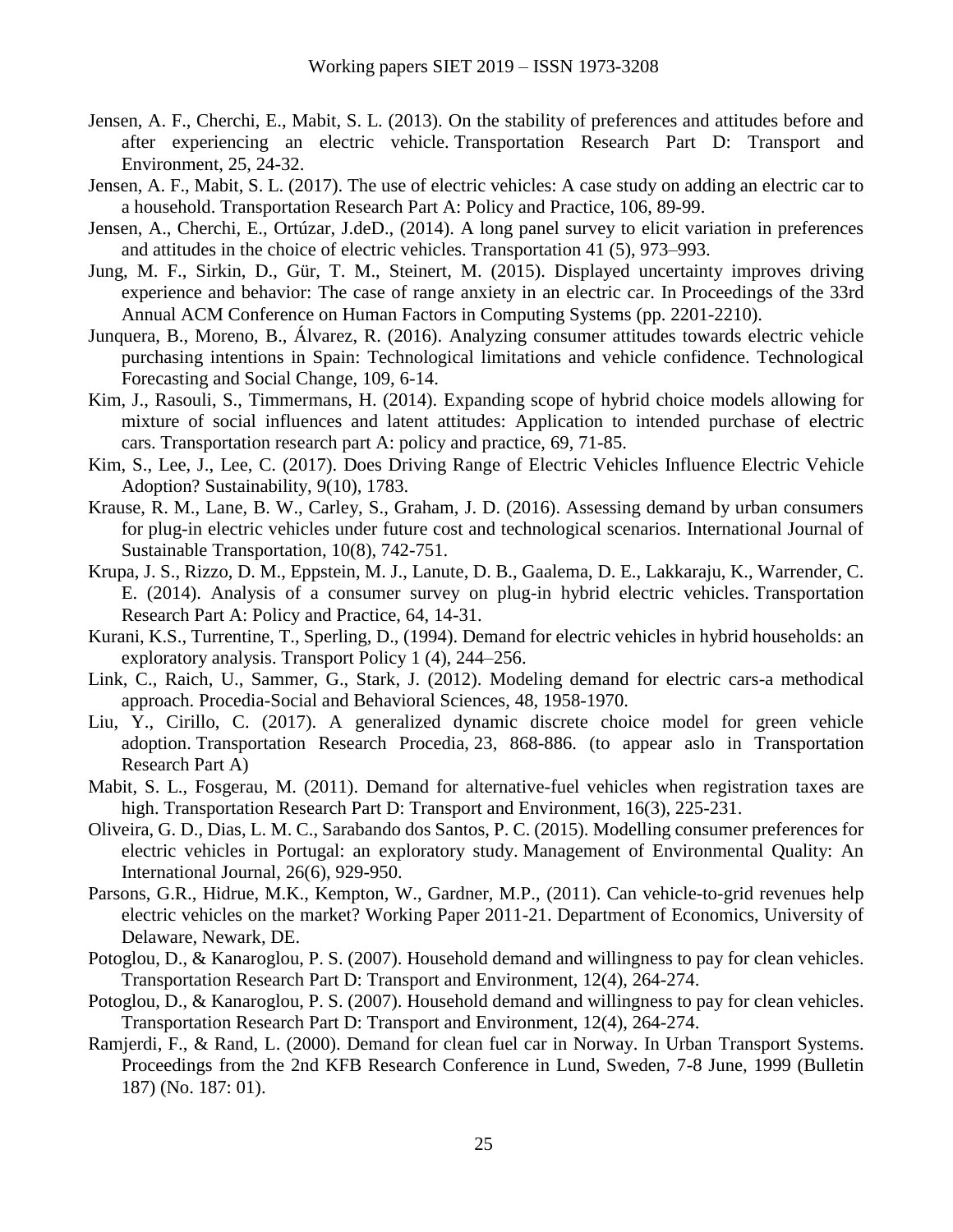- Rasouli, S., Timmermans, H. (2016). Influence of social networks on latent choice of electric cars: a mixed logit specification using experimental design data. Networks and Spatial Economics, 16(1), 99-130.
- Skippon, S. M., Kinnear, N., Lloyd, L., Stannard, J. (2016). How experience of use influences massmarket drivers' willingness to consider a battery electric vehicle: A randomised controlled trial. Transportation Research Part A: Policy and Practice, 92, 26-42.
- Tanaka, M., Ida, T., Murakami, K., Friedman, L. (2014). Consumers' willingness to pay for alternative fuel vehicles: A comparative discrete choice analysis between the US and Japan. Transportation Research Part A: Policy and Practice, 70, 194-209.
- Tompkins, M., Bunch, D., Santini, D., Bradley, M., Vyas, A., Poyer, D. (1998). Determinants of alternative fuel vehicle choice in the continental United States. Transportation Research Record: Journal of the Transportation Research Board, (1641), 130-138.
- Train, K., Weeks, M. (2005). Discrete choice models in preference space and willingness-to-pay space. In Applications of simulation methods in environmental and resource economics (pp. 1-16). Springer, Dordrecht.
- Valeri, E., Danielis, R. (2015). Simulating the market penetration of cars with alternative fuel powertrain technologies in Italy. *Transport Policy*, 37, 44-56.
- Van den Bergh, J. C., Button, K. J., Nijkamp, P., Pepping, G. C. (1997*). Meta-analysis in environmental economics* (Vol. 12). Springer Science & Business Media.
- Ziegler, A. (2012). Individual characteristics and stated preferences for alternative energy sources and propulsion technologies in vehicles: A discrete choice analysis for Germany. *Transportation Research Part A: Policy and Practice*, *46*(8), 1372-1385.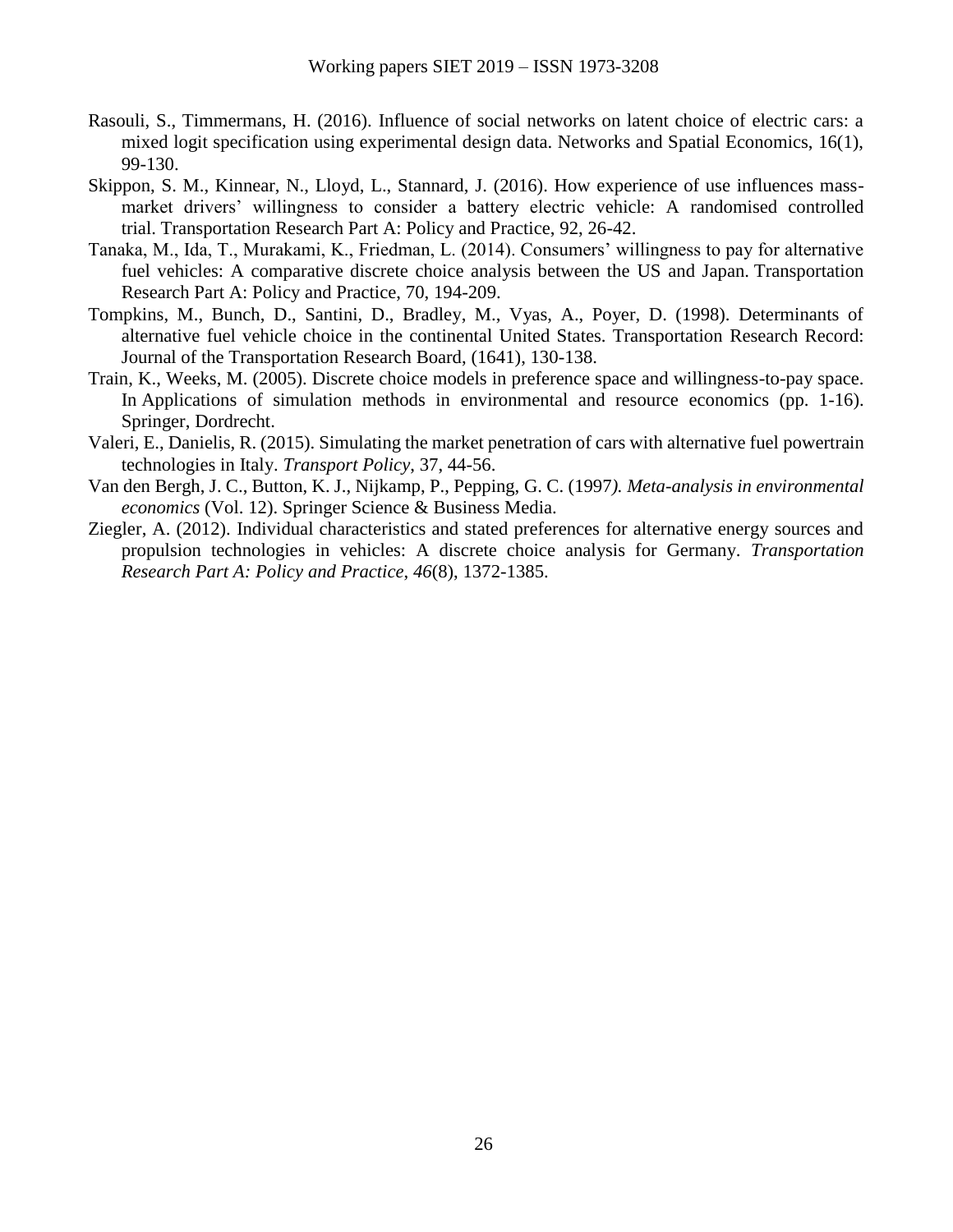## *Appendix*

*Table 9 – List of studies and their characteristics.*

<span id="page-26-0"></span>

| Authors                              | Propulsion<br>system                | Year<br>of the<br>survey | Country             | Survey<br>Method | $N^{\circ}$ of<br>Respond. | Model<br>Type                            | Range Levels                                                           | Range<br>specification | Referen<br>ce range<br>(km) | $\mathbf{N}^{\circ}$<br><b>WTP</b><br>estimates | Average<br><b>WTP</b><br>E/km | Max<br><b>WTP</b><br>E/km | Min<br><b>WTP</b><br>E/km |
|--------------------------------------|-------------------------------------|--------------------------|---------------------|------------------|----------------------------|------------------------------------------|------------------------------------------------------------------------|------------------------|-----------------------------|-------------------------------------------------|-------------------------------|---------------------------|---------------------------|
| Beggs et al.<br>$(1981)$ §           | GV, BEV                             | 1980                     | <b>USA</b>          | telephone        | 193                        | OL                                       | GV: 200,<br><b>BEV: 50</b><br>(miles)                                  | Generic                |                             | $\overline{c}$                                  | 9.3                           | 10.0                      | 8.6                       |
| Calfee (1985)<br>ş                   | GV, BEV                             | 1980*                    | <b>USA</b>          | paper            | 51                         | <b>MNL</b>                               | GV: 150,<br><b>BEV: 70</b><br>(miles)                                  | Logarithmic            | 110                         | 1                                               | 2.4                           | 2.4                       | 2.4                       |
| Bunch et al.<br>$(1993)$ §           | GV, AFV,<br><b>BEV</b>              | 1991                     | California          | mail             | 692                        | NL                                       | GV: 300,<br>AFV: 150,<br><b>BEV: 75</b><br>(miles)                     | Quadratic              | 188                         | 13                                              | 66.8                          | 96.8                      | 28.0                      |
| Golob et al.<br>$(1997)$ §           | GV, NGV,<br>MV, BEV                 | 1994                     | California          | CATI, mail       | 2023                       | <b>MNL</b>                               | GV: 250-350;<br>BEV: 60-150;<br>NGV: 80-275;<br>MV: 150-250<br>(miles) | Generic                |                             | 1                                               | 27.1                          | 27.1                      | 27.1                      |
| Tompkins et<br>al. (1998) §          | CV, CNGV,<br>LPGV, BEV,<br>PHEV, AV | 1995                     | <b>USA</b>          | CATI, mail       | 1711                       | $\ensuremath{\text{MNL}}$                | up to 300<br>(miles)                                                   | BEV-specific           |                             | 1                                               | 22.4                          | 22.4                      | 22.4                      |
| Ewing and<br>Sarigöllü<br>$(1998)$ § | GV, AFV,<br><b>BEV</b>              | 1994                     | Montreal,<br>Canada | mail             | 881                        | <b>MNL</b>                               | GV: 300,<br>AFV: 300,<br>BEV-100-300<br>(miles)                        | Generic                |                             | 5                                               | 3.5                           | 7.9                       | 1.8                       |
| Ramjerdi and<br>Rand (1999) §        | AFV, BEV                            | 1994                     | Norway              | mail             | 945                        | $\rm NL$                                 | $\overline{BEV}$ : up to<br>300 (miles)                                | BEV-specific           |                             | $\overline{c}$                                  | 27.9                          | 31.0                      | 24.7                      |
| Ewing and<br>Sarigöllü<br>$(2000)$ § | GV, AFV, BE<br>$\mathbf{V}$         | 1994                     | Canada              | mail             | 881                        | $\ensuremath{\text{MNL}}$                | GV: 300,<br>AFV: 300,<br>BEV-100-300<br>(miles)                        | Piecewise              |                             | $\overline{c}$                                  | 13.4                          | 18.6                      | 8.3                       |
| Brownstone et<br>al. $(2000)$ §      | GV, CNGV,<br>MV, BEV                | 1994                     | California          | CATI, mail       | 2857                       | RP/SP<br><b>MNL</b><br>and<br><b>RPL</b> | All: 50-570<br>(miles)                                                 | Quadratic              | 310                         | 5                                               | 1.9                           | 3.3                       | $1.0\,$                   |
| Dagsivik et al.<br>$(2002)$ §        | GV, BEV,<br><b>HEV</b>              | 2000*                    | Norway              | n.a              | 642                        | $\ensuremath{\text{MNL}}$                | BEV: 100-500<br>(km)                                                   | Generic                |                             | 6                                               | 5.2                           | 7.8                       | 0.7                       |
| Train and<br>Weeks (2005)<br>ş       | GV, BEV,<br><b>HEV</b>              | 2000                     | California          | n.a              | 500                        | prefer<br>ence<br>space                  | <b>BEV: 60</b>                                                         | Logarithmic            | 310                         | $\overline{c}$                                  | 57.8                          | 63.7                      | 51.9                      |
| <b>Hesse</b> (2006)<br>ş             | GV, BEV,<br><b>HEV</b>              | 2000*                    | California          | n.a              | 500                        | RPL                                      | <b>BEV: 60</b>                                                         | Generic                |                             | 1                                               | 23.1                          | 23.1                      | 23.1                      |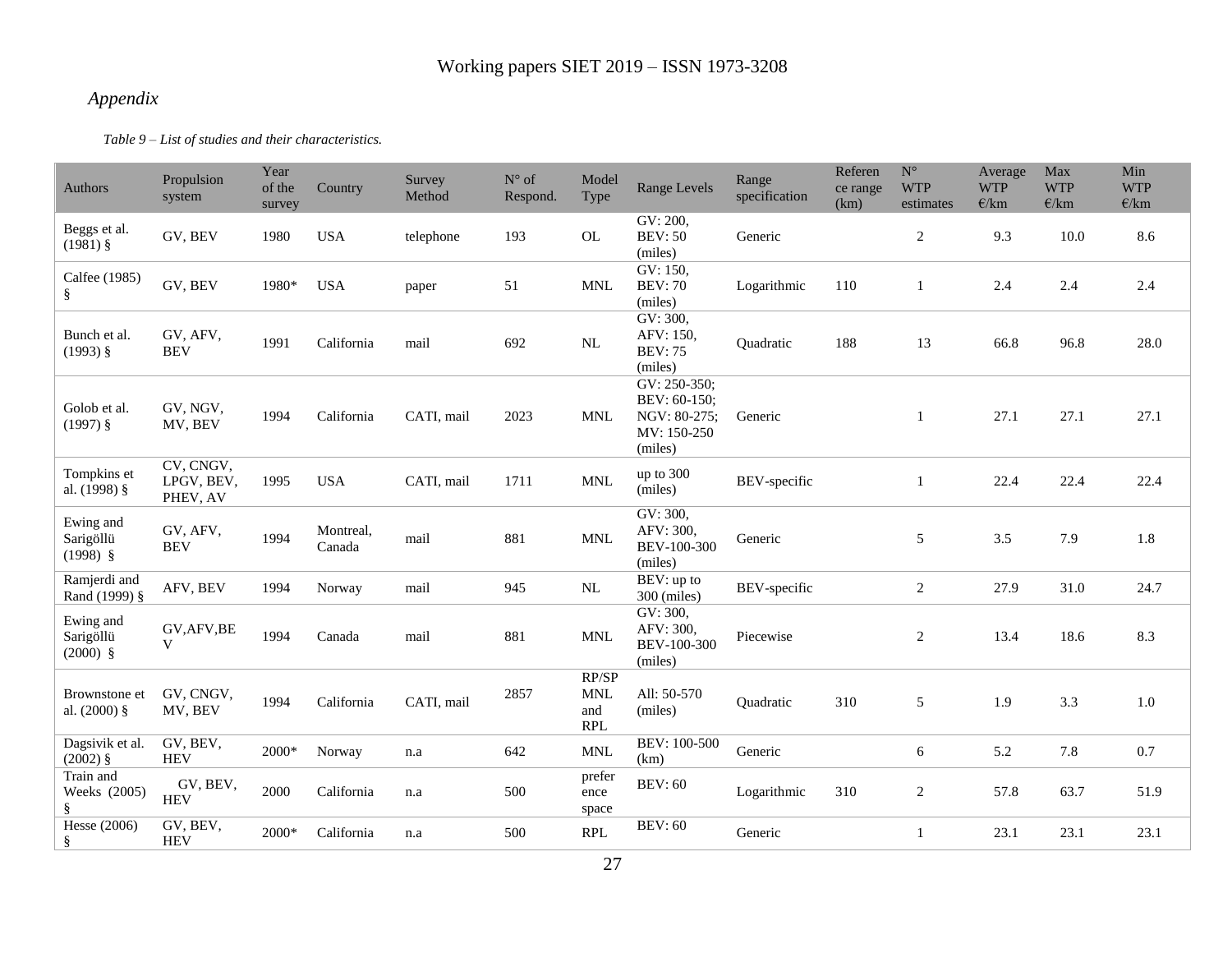| Knockaert<br>$(2010)$ §             | AFV, LPGV,<br>BEV, FCV                             | 2008  | Belgium            | <b>CATI</b> | 209  | MNL,<br>NL,<br><b>RPL</b>                      | DV GV: 500,<br>LPGV, BEV,<br>AFV: 200-<br>500; (km)                                          | Generic             |     | 2              | 22.8 | 24.3 | 21.4 |
|-------------------------------------|----------------------------------------------------|-------|--------------------|-------------|------|------------------------------------------------|----------------------------------------------------------------------------------------------|---------------------|-----|----------------|------|------|------|
| Christensen et<br>al. $(2010)$ §    | BEV, CV                                            | 2008  | Denmark            | web-based   | 1348 | $\ensuremath{\text{MNL}}$                      | <b>BEV: 80-200</b><br>(km)                                                                   | Generic             |     | $\mathbf{1}$   | 13.0 | 13.0 | 13.0 |
| Hidrue et al.<br>$(2011)$ §         | BEV, GV                                            | 2009  | US                 | web-based   | 3029 | $\ensuremath{\text{MNL}}$                      | <b>BEV: 75-300</b><br>(miles)                                                                | Piecewise<br>Linear |     | $\mathbf{1}$   | 20.2 | 20.2 | 20.2 |
| Mabit and<br>Fosgerau<br>$(2011)$ § | CV, FCV,<br>HEV, BDV,<br><b>BEV</b>                | 2007  | Denmark            | web-based   | 2146 | <b>RPL</b>                                     | CV: 575-950;<br><b>BEV: 300-</b><br>1425; HEV:<br>200-1400;<br><b>BDV: 300-</b><br>1424 (km) | Logarithmic         | 862 | 1              | 14.3 | 14.3 | 14.3 |
| Parsons et al.<br>$(2011)$ §        | BEV, GV                                            | 2009  | <b>USA</b>         | web-based   | 3029 | <b>MNL</b>                                     | <b>BEV: 200</b><br>(miles)                                                                   | Piecewise           |     | $\overline{3}$ | 20.1 | 26.1 | 12.1 |
| Hess et al.<br>$(2012)$ §           | HEV, PHEV,<br>BEV, CNGV,<br>GV, DV, FFV            | 2008  | California         | telephone   | 3274 | <b>CNL</b>                                     | BEV: 30-60;<br>CNG: 150-<br>300 (miles)                                                      | Logarithmic         | 134 | 1              | 32.0 | 56.1 | 15.2 |
| Link et al.<br>(2012)               | GV, BEV,<br><b>HEV</b>                             | 2011  | Austria            | telephone   | 220  | $\ensuremath{\text{MNL}}$                      | <b>BEV: 300</b><br>$(km)*$                                                                   | Logarithmic         | 300 | 1              | 55.0 | 55.0 | 55.0 |
| Ziegler (2012)                      | GV, DV,<br>HEV, FCV,<br>BFV, BEV                   | 2007  | Germany            | CAPI        | 598  | Probit                                         | All: 100-1000<br>(km)                                                                        | Logarithmic         | 550 | $\overline{4}$ | 12.0 | 14.4 | 9.4  |
| Daziano<br>(2012)                   | ICV, BEV,<br><b>HV</b>                             | 2000* | Canada             | n.a.        | 500  | <b>RPL</b>                                     | BEV: 60-200<br>(miles)                                                                       | Logarithmic         | 209 | 1              | 26.5 | 26.5 | 26.5 |
| Chorus et al.<br>(2013)             | GV, DV,<br>HEV PHEV,<br>FCV, FFV,<br><b>BEV</b>    | 2011  | The<br>Netherlands | web-based   | 616  | Utility<br>max,<br>rando<br>m<br>regret<br>min | BEV: 75-350,<br>DV: 350-550<br>(km)                                                          | Generic             |     | 2              | 61.7 | 63.0 | 60.3 |
| Daziano and<br>Chiew (2013)         | ICV, BEV,<br><b>HV</b>                             | 2000* | California         | n.a.        | 616  | <b>RPL</b>                                     | BEV: 60-200<br>(miles)                                                                       | Logarithmic         | 209 | 1              | 24.4 | 24.4 | 24.4 |
| Hackbarth and<br>Madlener<br>(2013) | CNGV,<br>HEV, PHEV,<br>BEV, BV,<br>FCEV, GV,<br>DV | 2011  | Germany            | web-based   | 711  | MNL,<br><b>RPL</b>                             | <b>BEV: 100-</b><br>700; other:<br>400-1000<br>(km)                                          | BEV-specific        |     | 4              | 24.7 | 33.5 | 16.1 |
| Jensen et al.<br>(2013)             | BEV, GV                                            | 2012  | Denmark            | web-based   | 369  | $\operatorname{HM}$                            | <b>BEV: 160</b><br>(km)                                                                      | BEV-specific        |     | $\overline{4}$ | 60.1 | 97.9 | 33.6 |
| Rasouli and<br>Timmermans<br>(2013) | BEV, GV                                            | 2012  | The<br>Netherlands | web-based   | 726  | <b>RPL</b>                                     | All: 100 -550<br>(km)                                                                        | Piecewise           |     | 5              | 20.5 | 51.2 | 8.1  |
| Daziano<br>(2013)                   | CV, BEV,<br><b>HEV</b>                             | 2000* | California         | n.a.        | 500  | <b>RPL</b>                                     | <b>BEV: 60-200</b><br>(miles)                                                                | Logarithmic         | 209 | 5              | 47.5 | 70.0 | 37.1 |